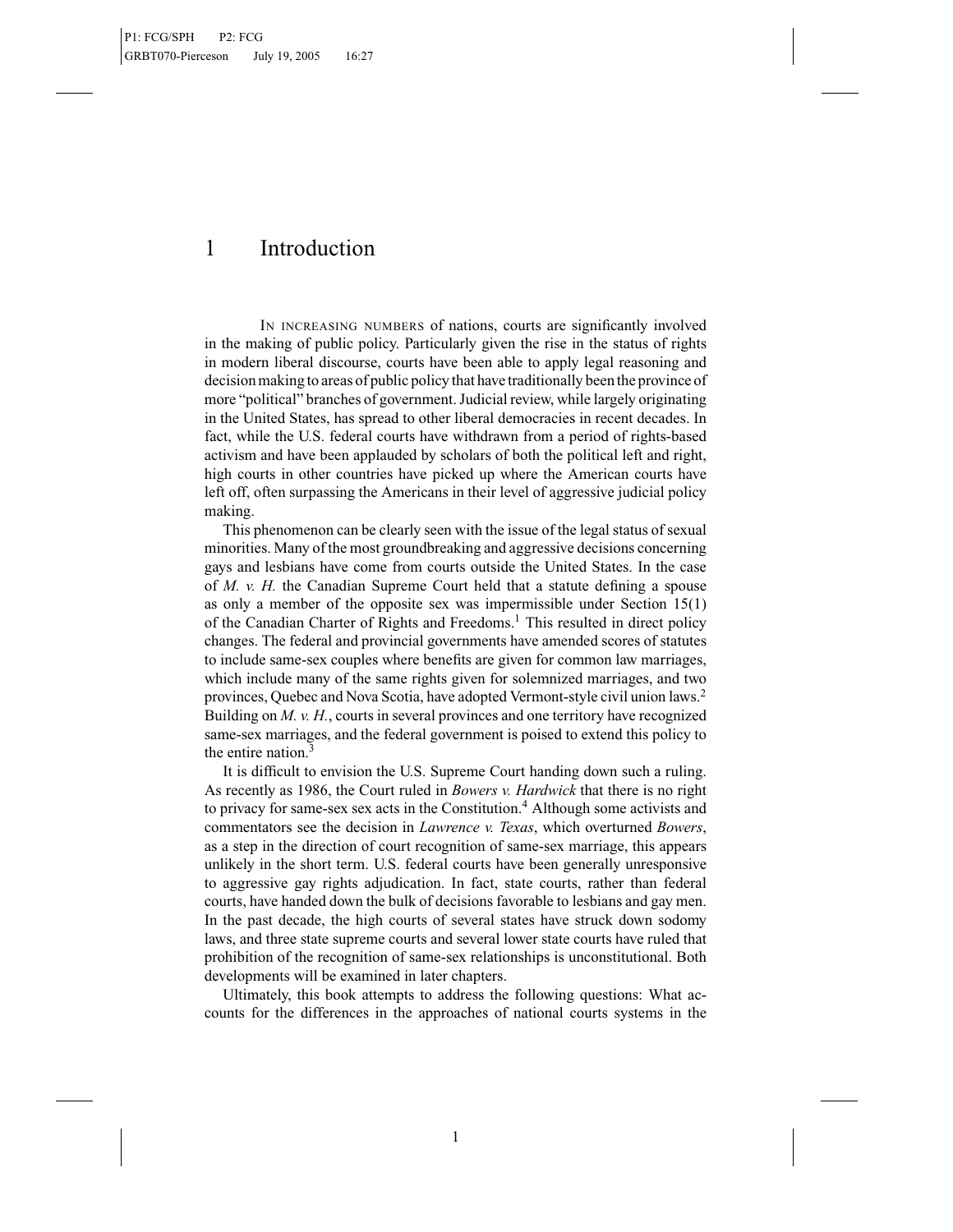#### 2 CHAPTER 1

United States and Canada concerning gay rights? What do these differences tell us about the future of judicial policy making in this arena? This book argues that the greatest opportunity for aggressive judicial policy making in the realm of gay rights exists when a judiciary with activist potential meets a political culture that accepts a form of liberalism that conceives of rights broadly—not simply as a negative set of rights to be held against the state, but as a set of rights that recognizes the inherent dignity and worth of every individual. Indeed, the future success of the gay rights movement appears to be centered largely in the courts in these two nations. Courts, often relying on legal norms and arguments that emphasize the dignity of every individual and a more positive view of rights, can push states beyond where they might otherwise go on the subject of gay rights.

### COURTS AS POLICYMAKERS

Courts possess a unique capacity to make policy decisions, particularly when policy questions are framed in terms of individual rights. Abram Chayes has argued that the unique position of judges, insulated from political pressure, provides them with a certain distance from the normal political process. Judges, unlike legislators, do not need to take multiple interests and values into account. They make their decisions on the basis of the adversarial legal process—a process that limits the parties to two and often narrows the questions involved. Norms that dictate judicial behavior also play a crucial role in judicial policy making. Chayes argues that judges are "governed by a professional ideal of reflective and dispassionate analysis" of the questions before them.<sup>5</sup> Judges are generally concerned with what is the "right" decision, not simply the one that is politically expedient. A respect for precedent and tradition is important, but also as important is the novel argument. Lawyers are trained to win an argument by being innovative and creative. Particularly in the United States and even more so in Canada, law is not simply about narrow procedural questions but often concerns itself with large questions of substantive justice.<sup>6</sup> Legal education contributes to this substantive concern by not simply teaching what the law is or has been, but also, according to Patrick Atiyah and Robert Sommers, "how to construct, analyse, compare, evaluate, and criticize arguments and decisions . . . and to 'project' lines of judicial decisions and legislation. . . . Law is not seen as a body of authoritative doctrine, so much as an 'instrument of political, economic and social policy.' "<sup>7</sup> Tocqueville's declaration that, in America, all political questions become legal questions continues to hold immense validity and is increasingly becoming true in other national contexts. The nature of the legal process and legal reasoning, combined with the American, and increasingly global, emphasis on individual rights, has led courts in many states, as well as supranational courts, to become an immensely powerful force in public policy making.<sup>8</sup> Indeed, Charles Epp has described this as a "rights revolution." And Ran Hirschl has noted the rise of "jurisdocracy."<sup>9</sup>

Courts, of course, are not the only source of new rights. As R. Shep Melnick has argued, the U.S. Congress has created new statutory rights in a wide variety of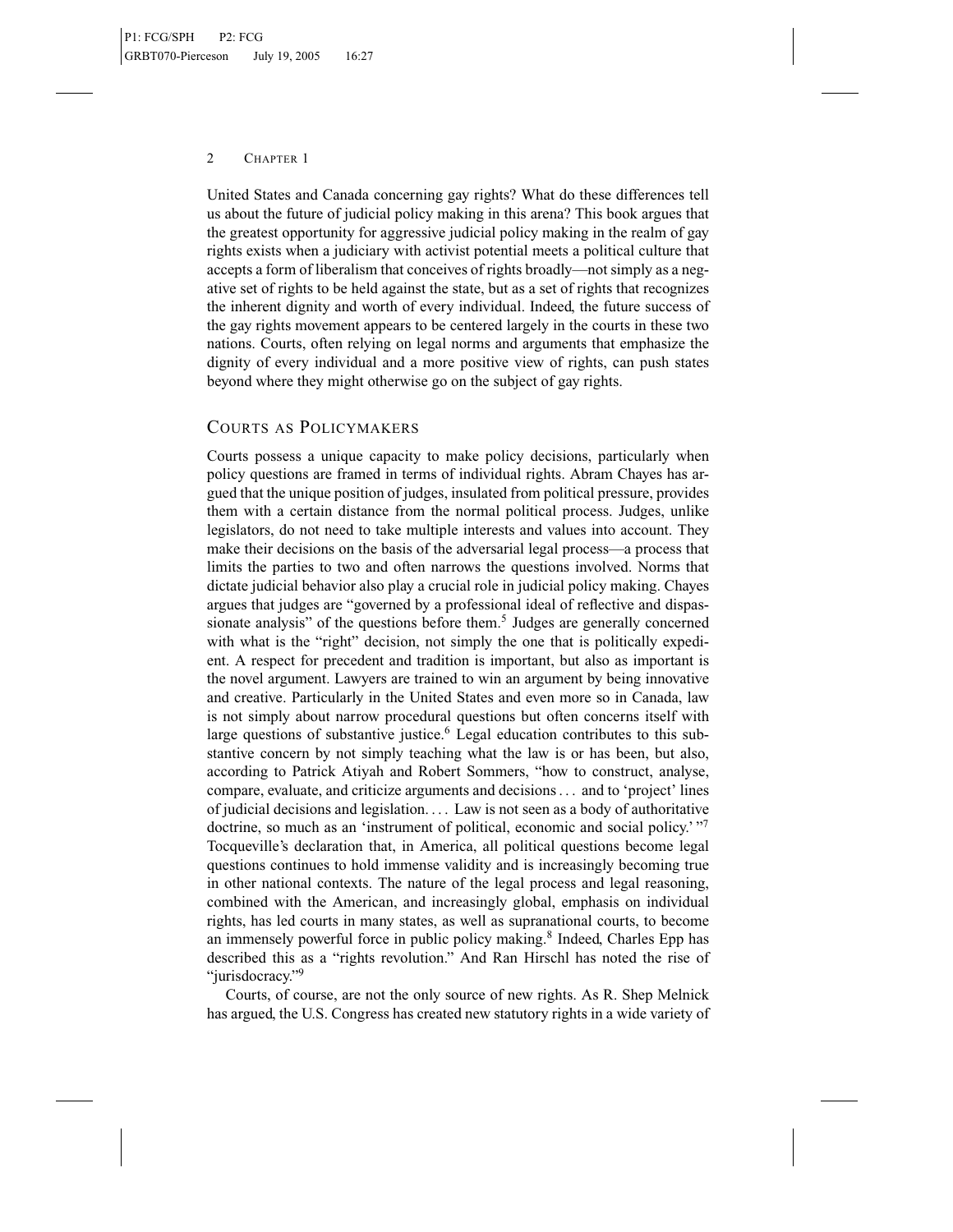policy areas. This development, however, was the legacy of mid-twentieth-century federal court activism. Melnick argues that the success of the civil rights movement emboldened federal judges to increase their role in policy making and encouraged interest groups to pursue rights-based strategies in the courts. Congress also got into the game with rights-based legislation. Melnick describes this as an explosion of rights consciousness, stemming from the fact that "[t]he call for equality and justice is not easily confined."<sup>10</sup>

Melnick notes that the use of the language of rights is a winning political strategy for legislators in a polity, like the United States, where rights rhetoric is prominent.<sup>11</sup> The difficulty for gay rights claims in the United States is, however, that not all rights claims fit with a polity's dominant political tradition. Melnick notes this as well when he argues that the use of rights in welfare programs varies, given the nature of the program. In particular, "the political appeal of rights is substantially weaker in means-tested programs, where questions of fault, responsibility, and incentives remain at center stage."<sup>12</sup> In other words, not all rights are created equally in a polity. The negative take on rights in the United States poses a similar challenge to gay rights claimants as does the claim of the poor for guaranteed welfare benefits. The poor ran up against the "work ethic" limit to rights, while sexual minorities have a difficult time convincing the American polity to view their relationships with equal dignity and respect.

Nor does liberalism in the hands of the judiciary always result in more progressive change than that driven by political liberalism. As Elizabeth Bussiere argues, New Deal political liberalism was a much more potent force for the poor than the conservative legal liberalism of the federal judiciary.<sup>13</sup> This book suggests the opposite when it comes to gay rights, but the real distinction may not be the branch of government involved but the version of liberalism behind reform efforts.

This expansion of the concept of rights has coincided with the "rights revolution," most notably in the United States. Since the New Deal, an increasing number of public policy questions have been framed in terms of rights. Many scholars, like Mary Ann Glendon, bemoan this obsession with "rights talk," or, like Stuart Scheingold, point to the "myth of rights."<sup>14</sup> However, the legal realism and positivism that began as a reaction to the legal absolutism of the Supreme Court at the turn of the century and sustained legal theory through the New Deal and well after began to fall out of favor by the 1970s with some academic lawyers and prominent political theorists who called for more of a rights-based politics. Legal realism and positivism had no use for rights. They simply got in the way of sound public policy. Legal realists subscribed to Bentham's view of rights as "nonsense on stilts." To the extent that rights were at all useful, they were legislatively, not judicially, defined. Realist scholars turned their attention away from a discussion of rights to the role that judges played as policymakers, and the main assumption of the school of thought was that judges and their reasoning are fairly inconsequential as an independent force.<sup>15</sup> In this political jurisprudence model, judicially defined rights divorced from the political process were of little concern—the judiciary was merely responding to domestic political pressure and seconding the sentiments of the political arena, not carving out a separate policy realm.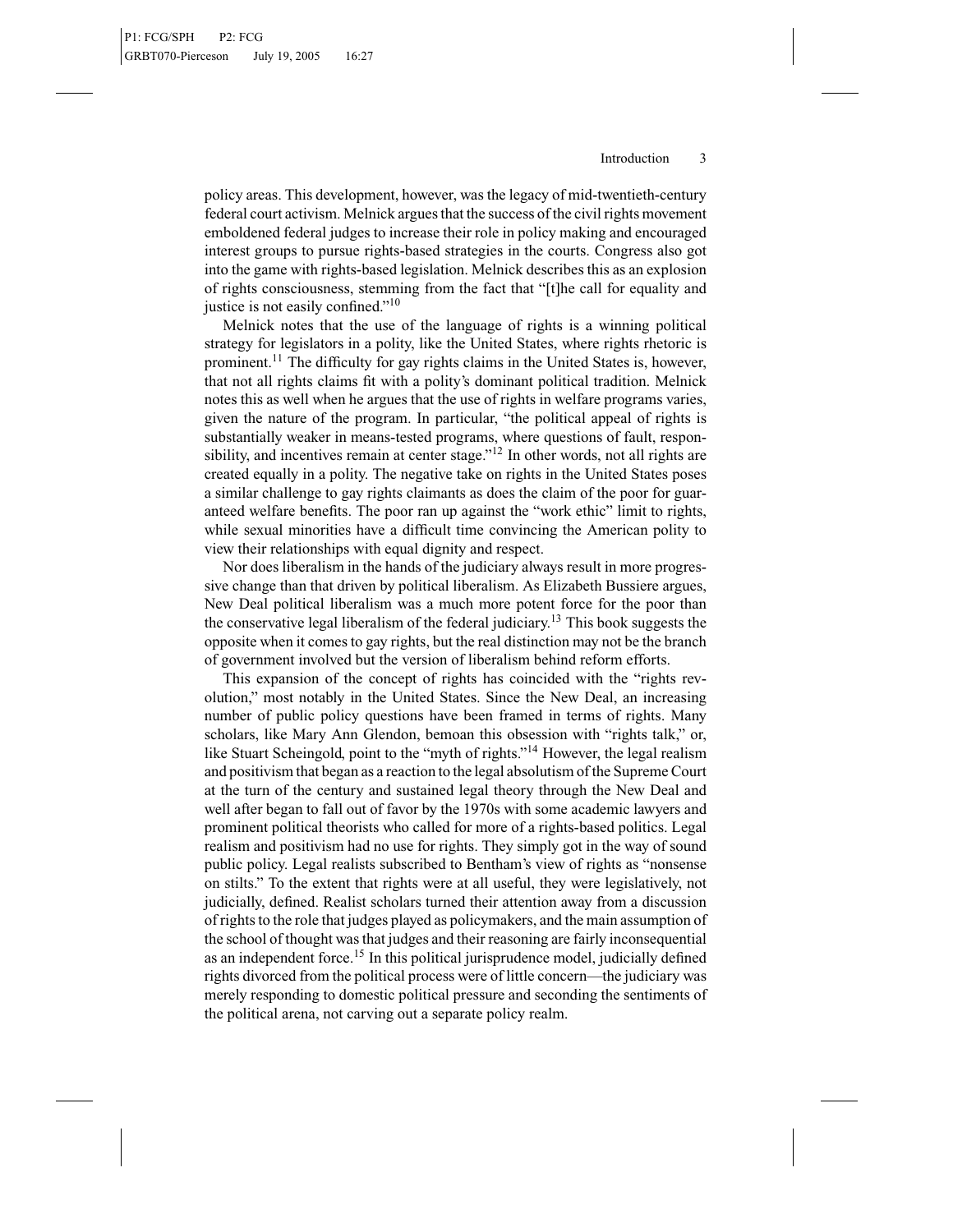#### 4 CHAPTER 1

However, as David A. J. Richards explains, this view of rights gave way to their current more prominent and richer manifestation. According to Richards, "Rawls's book [*A Theory of Justice*] initiated a paradigm shift in political theory, replacing the long dominant utilitarian theory (with its skepticism, at least in its Benthamite foundation, about rights) with a rights-based or rights-sensitive political theory."<sup>16</sup> Courts are the natural beneficiaries of this rights revolution. As mentioned previously, the nature of the process of adjudication facilitates a focus on rights. The parties in a case are narrowly defined. Additionally, the process does not necessarily concern itself with questions of widely distributed costs and benefits, so a strong sense of individual entitlement is not unreasonable.

### COURTS, POLICY MAKING, AND SOCIAL CHANGE

This book challenges the assertions of scholars regarding the ineffectiveness of courts in achieving significant political or social change. As noted above, Scheingold cautions lawyers and scholars of legal and political change not to put too much faith in the transformative power of rights alone. He argued in his influential work, *The Politics of Rights*, that rights were limited and potentially backlash-inducing resources for progressive activists, especially when litigation strategies were the primary thrust of a movement. This stems from the fact that judges are highly constrained by majoritarian politics; therefore, judicial innovation will be "small and erratic."<sup>17</sup> Even though rights have tremendous rhetorical cache in U.S. politics, according to Scheingold, they, in reality, do little to shift the political status quo: "Rights are declared as absolutes [by courts], but they ripple out into the real world in exceedingly conditional fashion."<sup>18</sup>

Scheingold does not assert that rights have no utility. They can be a source of mobilization by planting seeds for political, not legal, action. The problem, as Scheingold sees it, is that lawyers are bad at mobilizing, since they never, as a result of their training, place much faith in routine politics. Ultimately, he argues, "Power cannot be purged from politics by a legalization of the political process."<sup>19</sup>

Gerald Rosenberg, in his book *The Hollow Hope*, builds on Scheingold's work and that of the political jurisprudence approach in arguing that courts merely react to politics; they do not transform it. Consequently, according to Rosenberg, activists who fail to understand this waste time on litigation strategies. Instead, their efforts should be focused on the political arena.<sup>20</sup> Rosenberg illustrates his case by comparing two views of the role of courts in the United States: the "dynamic" and "constrained" (which he favors) court models. The dynamic model sees courts as important catalysts, stemming from their neutral position (Chayes) and the political potency of their reasoning and language. This, Rosenberg argues, does not empirically reflect reality, since U.S. courts operate under enormous constraints. He argues, under the constrained court model, that courts do not have the proper tools to implement significant change and that courts are naturally conservative. This conservatism is grounded in the fact that, despite the Founders' best intentions to create an independent judiciary, U.S. courts are strongly hemmed in by public opinion. Only when opinion shifts can courts ever have a voice. As Rosenberg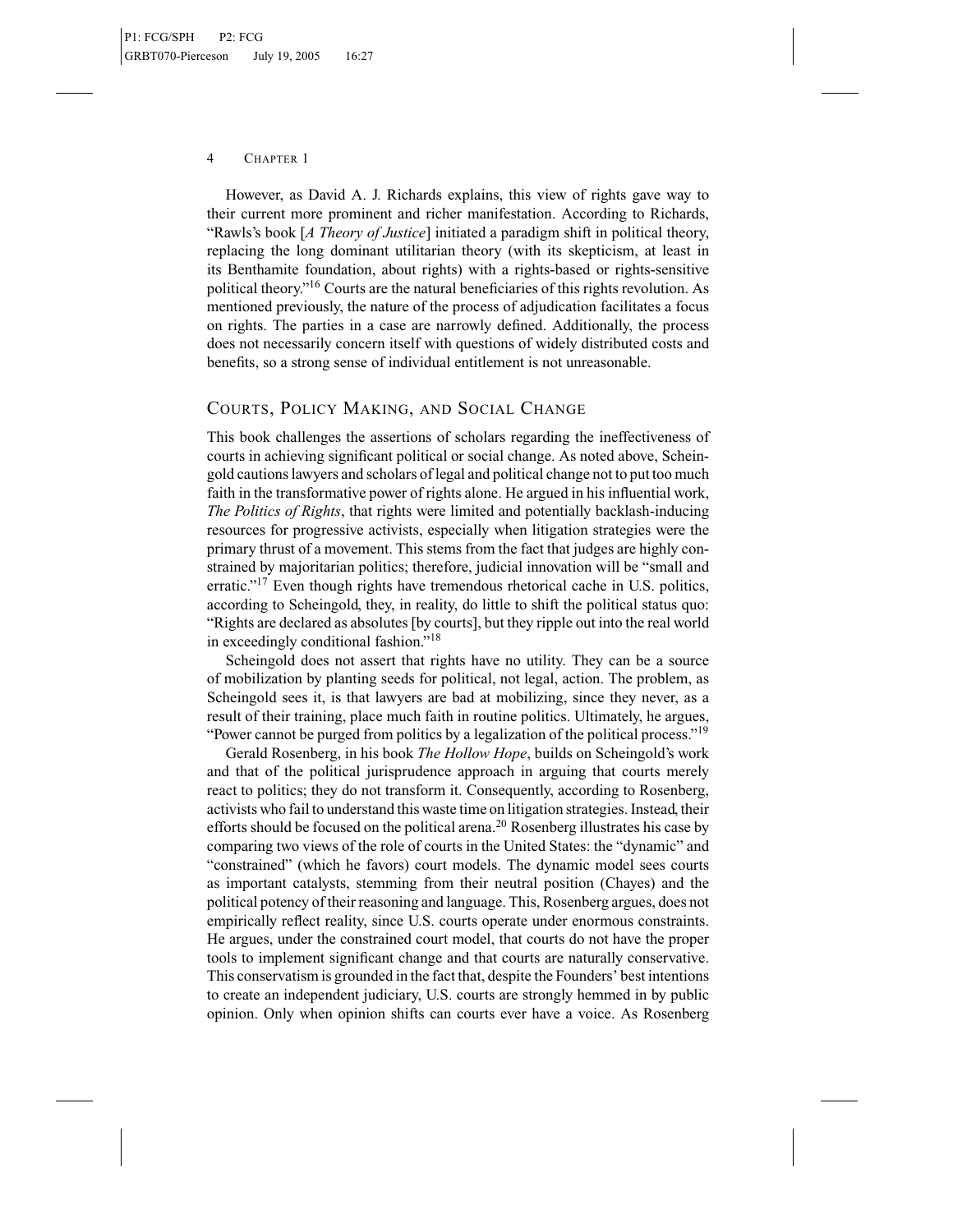bluntly, and sweepingly, states: "U.S. courts can *almost never* be effective producers of significant social reform. At best, they can second the social reform acts of the other branches of government."<sup>21</sup> Rosenberg acknowledges that courts can achieve limited, localized change, but like Dahl and others, he asserts that courts cannot challenge dominant political majorities. He applies his framework to the famous cases of *Brown v. Board of Education* and *Roe v. Wade*, arguing, in both instances, that public opinion was already shifting in the direction of the court decisions and that the Court was only confirming this trend.<sup>22</sup>

Furthermore, Rosenberg asserts that counter-mobilization is the most likely mobilization triggered by litigation. Opponents of group-initiating litigation feel threatened and mobilize in response.<sup>23</sup> In the case of gay rights litigation, Jonathan Goldberg-Hiller reaffirmed this perspective in arguing that opponents of same-sex marriage in Hawaii were galvanized by litigation to sanction such marriages.<sup>24</sup> Although counter-mobilization is certainly a reality, especially with same-sex marriage litigation, I argue that important benefits stem from litigation strategies that can ultimately trump the counter-mobilization. Finally, Rosenberg argues that, given the lack of potential for litigation, civil rights groups waste time and resources on litigation strategies and may weaken their efforts in the long run.<sup>25</sup>

The perspective of Donald Horowitz is also in the tradition of critiques of court power. Contrary to Chayes, Horowitz argues that courts as institutions are ill-suited to making policy decisions.<sup>26</sup> Judges are generalists with little policy expertise, according to Horowitz. Litigation is often narrowly focused and disregards wider policy considerations. Judicial decision making is gradual and ad hoc, with courts as passive players relying on litigation brought to them. Thus, according to Horowitz, "Judicial decision becomes a chance occurrence, with no guarantee that the litigants are representative of the universe of problems their case purports to represent."27 In addition, these litigants are not representative in the legislative sense, and courts are not equipped to ascertain policy or *legislative* facts, only *legal* facts, nor is there a mechanism for policy review in adjudication. In short, judges and litigants do not stack up well against legislators, bureaucrats, and interest groups. According to Horowitz, their ability to make sound policy is severely constrained. This critique is reflected in broader critiques of judicial activism, from a wide array of scholars and commentators, who assert that courts should not be involved in certain kinds of issues, nor should they overstep the "proper" boundaries of their authority.<sup>28</sup> I argue, however, that Rosenberg's sweeping assertions and Horowitz's normative disapproval of judicial decision making ignore important developments on the gay rights front, thereby causing them to disregard the "constitutive" side of the equation in this policy area and others.

#### CONSTRAINTS ON COURTS

Scholars such as Horowitz, Scheingold, and Rosenberg highlight a crucial element in judicial politics. Courts often operate under real constraints. I do not argue that courts and judges can always do what they want and radically change policy quickly and with lasting effect. Indeed, politics often matters for judges. Their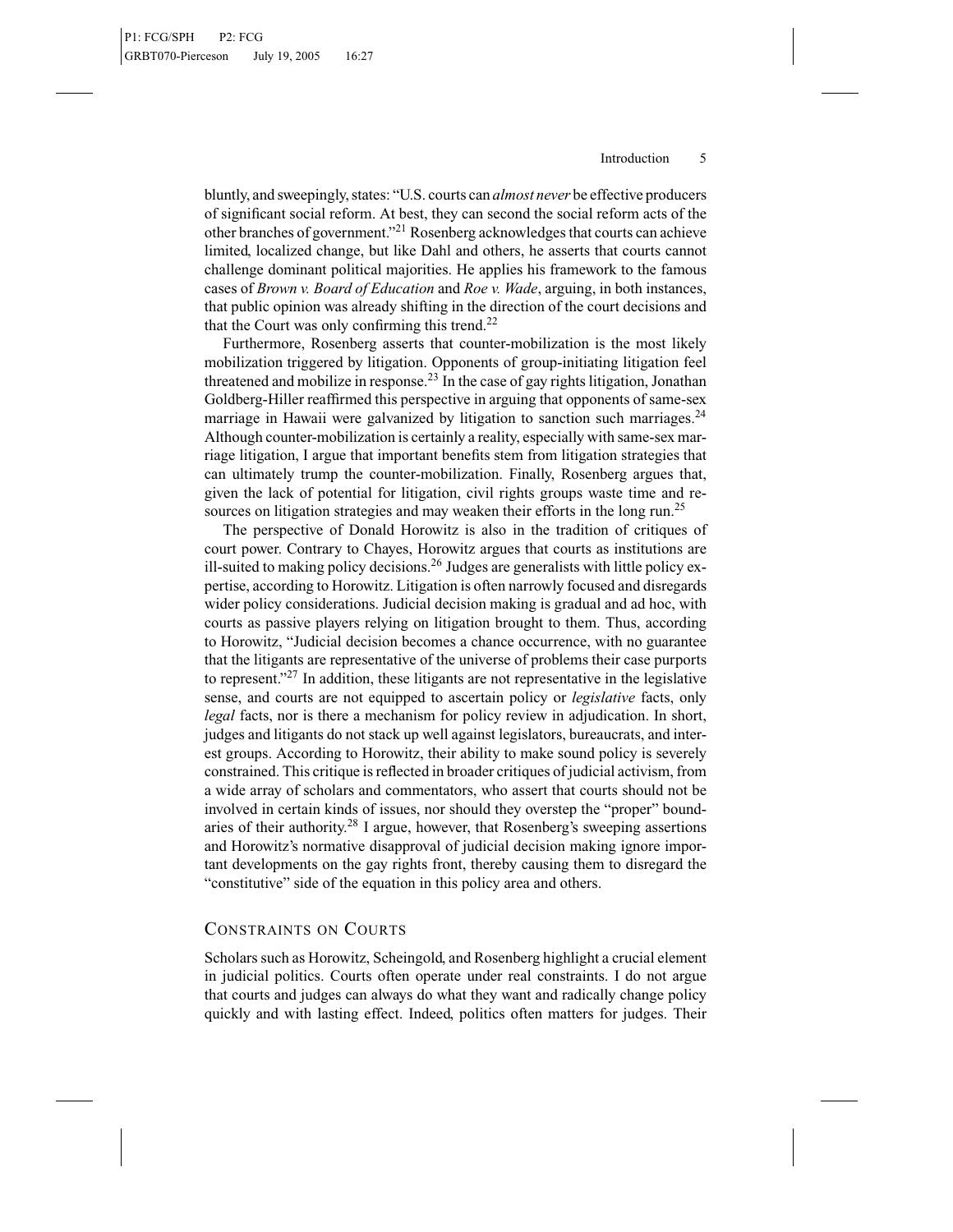path to the bench is influenced by politics, whether they are appointed or elected. Appointed judges can bring with them their own social and political biases and the political agendas of those who appoint them, while elected judges may obviously factor electoral concerns into their decisions. For instance, in Chapter 2, I describe the U.S. federal courts' relative lack of responsiveness to gay rights claims. This stems from wide societal homophobia through the middle to latter part of the twentieth century from which judges were not immune, as well as the dominance of conservative presidents in U.S. politics since 1968 and their ability to appoint generally conservative judges to the federal bench.

Beyond the selection process, judges also face direct and indirect limits to their power. Directly, they often possess limited tools of enforcement and often need to rely on other political actors to carry out their commands. Indirectly, they are subject to budget and jurisdiction changes from legislatures and executives, as well as the constitutional amendment process, which is the ultimate check on their power.<sup>29</sup> Judges may also constrain themselves out of concern for values more important than the policy choices in front of them, particularly a concern for allowing the fullest range of majoritarian decision making.<sup>30</sup> Public opinion also affects the decisions of judges. Given their lack of enforcement power and exposure to politics through the appointment or election process, judges often pay attention to public opinion, especially the U.S. Supreme Court.<sup>31</sup>

Trial and appellate court judges are often constrained by concerns for career advancement. Since they do not want to be seen as outside the judicial mainstream as a result of a high turnover rate on appeal, they tend to engage in "norm enforcement" adjudication, in which they apply previously established or settled doctrine, instead of innovative policy making.<sup>32</sup> However, as we shall see, this is not always the case. Many pro–gay rights decisions have come from lower court judges.

Indeed, many of these constraints are limited themselves by a sense of judicial independence in a polity. In states with well-developed judicial systems, polity norms protect the judiciary from excessive political influence—for example, the resistance to FDR's court-packing plan, appointment rather than election of judges, significant emphasis on nonpartisan elections, and a "higher law" understanding of constitutions. Judicial decision making is complex, and, I argue, many outcomes cannot simply be reduced to politics. In many cases, legal norms matter.

## THE CONSTITUTIVE PERSPECTIVE

As Michael McCann has noted, the perspective of Dahl, Horowitz, and Rosenberg is an heir to legal realism and its central notion that "judicially construed law is mostly epiphenomenal and derivative of, rather than an independent force shaping, social and economic life."<sup>33</sup> This study, along with the growing literature on courts and constitutive change, is an attempt to challenge the neorealist paradigm and enrich our view of the role that courts play in society. For instance, McCann argues that the law is not simply a set of neutral and distant rules for citizens to follow; it is an arena for change, "understood to consist of a complex repertoire of discursive strategies and symbolic frameworks that structure ongoing social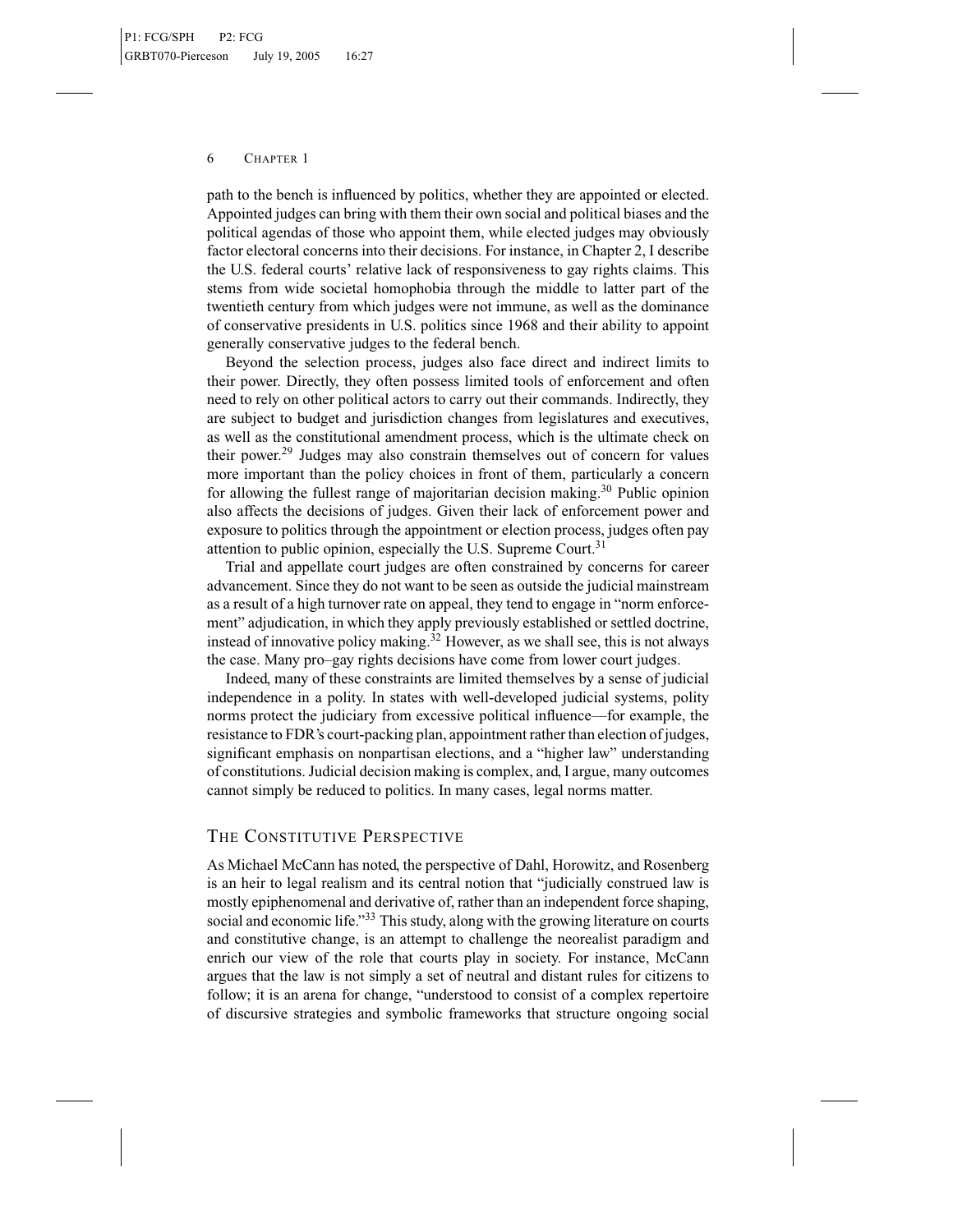intercourse and meaning-making activity among citizens."<sup>34</sup> Litigation and legal discourse can set new political and social agendas and change the terms of political debate by introducing new arguments and new methods of argumentation. Rather than being used instrumentally, legal norms and language become a forum for change. Legal norms can reinforce the status quo, but they can also undermine and transform it, especially as access to the law is democratized. As McCann again describes it: "judicial demarcation of 'what is possible' refers not to just those discrete options for actions that engaged political actors consciously access, but to the very frameworks of understanding, expectation, and aspiration through which both citizens and officials *interpret reality* or, to quote [Clifford] Geertz, 'imagine the real' around them."35 Law and legal language has the power to transform politics by articulating new goals for a polity. And I argue that this dynamic is most powerful when this imagining is not completely foreign to a polity's political traditions but draws from and expands them.

Thus, the Rosenberg perspective is too "linear," as McCann puts it, in that it posits a direct, simple line between judicial decisions and social change, and thereby fails to capture the full picture of the role of courts.<sup>36</sup> Whereas Rosenberg asserts that courts have done little to effect positive change in the direction of same-sex marriage,  $37$  I argue that this is overly simplistic and fails to capture the complexity of the situation. Significant change has, in fact, occurred.

Litigation also provides more tangible tools beyond shaping discourse. Lynn Mather has noted the problems with Rosenberg's exclusive focus on the U.S. Supreme Court and argues that lower courts can be enormously powerful agenda setters, and the legal language used in litigation in these courts can shape and alter political discourse and lead to significant policy change.<sup>38</sup> McCann also notes that litigation can be used as leverage to increase the power of individuals and groups who may be powerless in the political arena. Also, this leverage may dissuade political and legal actors opposed to the agenda of a powerless group from further resistance to that agenda.39 For example, some of the wind was taken out of the sails of opponents of gay rights in the United States after the *Lawrence* decision, which legally rejected the argument that same-sex intimacy is immoral and refused to continue to empower majorities with this argument in the legislative arena. After a string of same-sex marriage judicial victories in Canada, opponents have been marginalized.

Rosenberg also takes a narrow view of what constitutes social change. In addition to overlooking important developments, Rosenberg sets the bar for demonstrating social change too high by incompletely analyzing public opinion. Rosenberg's broad top-down approach fails to capture more subtle, yet critical, changes in a polity. A constitutive, "bottom-up" approach is more complex. As Troy Ridell puts it: "In this view, courts participate in a complex policy milieu that includes interest groups, executives and legislatures, state and local governments, bureaucrats, media, and the public."40 Change, then, should not be measured by broad evidence, but by more detailed evidence of movement and change. For instance, Rosenberg argues that since national polling in the United States has not demonstrated a massive shift in the direction of same-sex marriage support, litigation has been ineffective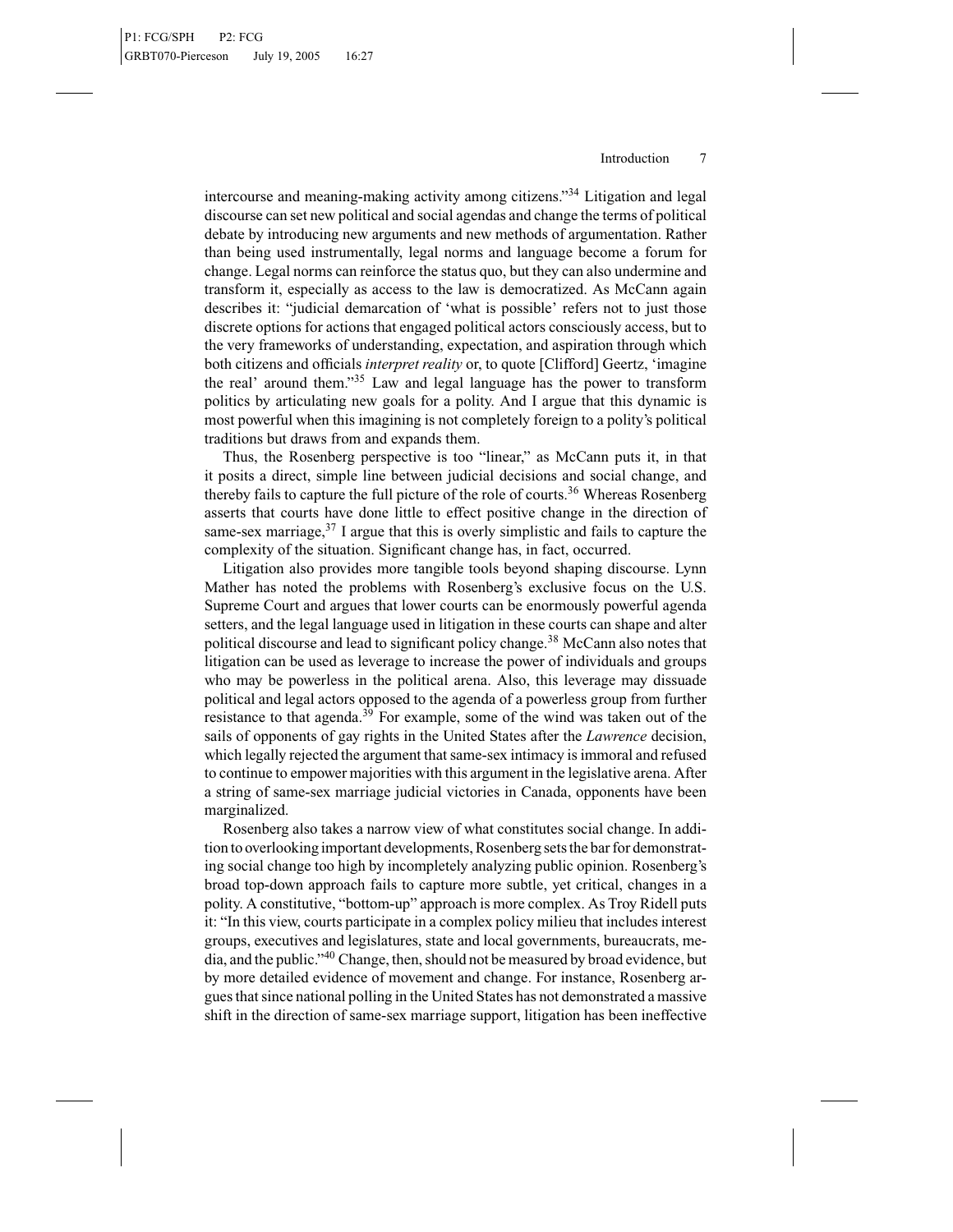at achieving change.<sup>41</sup> On the surface, this assertion appears correct; however, it ignores important conversations that have been taking place between courts and political actors. These conversations, I argue, have led to significant change. And, even by Rosenberg's broad measure, significant change has occurred in Canada.

Court skeptics also fail to appreciate the potential of courts to recapture lost political traditions or even create new ones grounded in marginalized traditions. Michael Kammen, who has a keen eye for American constitutional development, has predicted that "constitutional morality—that is the inclusion of social justice and fairness as legitimate criteria—will one day, not far distant, be broadly accepted as an appropriate underpinning for American jurisprudence."<sup>42</sup> Scholars like Rosenberg sees these values as more political than judicial. As I will demonstrate using the issue of gay rights, Kammen's prediction is being realized—more rapidly in Canada than the United States, but courts in the United States are moving in this direction. However, they are being challenged and constrained by a political culture that is dominated by a more restrictive liberalism.

Melnick points to another flaw in Rosenberg's framework. In analyzing rights expansion and significant policy change in welfare policy, Melnick asserts that "legal reformers are more politically astute than Rosenberg and most other court watchers have realized. Far from the naifs who relied exclusively on litigation," the reformers Melnick analyzed were politically astute and combined litigation with other, more "traditional," forms of political activity.<sup>43</sup> Similarly, many gay rights activists initially shunned litigation on the marriage issue, fearing a political backlash, and have chosen their legal battles carefully. Thus, Rosenberg's (and Schenigold's) "cause lawyer" caricature does not fit the case of gay rights.

This more sophisticated perspective on judicial policy making echoes recent assertions and findings by Malcolm Feeley and Edward Rubin. In the context of examining the judiciary's role in American prison reform, they assert that judges do indeed make policy, and this is not the dire situation that many commentators describe. They argue that viewing concepts like "the rule of law," separation of powers, and federalism as constraints on the actions of judges is outdated. Like Chayes, they are interested in the institutional capacity of courts to make public policy. They do not claim that judges are completely unrestrained; judges are also tied to legal doctrine and often justify their decisions with respect to this doctrine. But they also free themselves from doctrine when they wish to make policy. Feeley and Rubin distinguish this from mere interpretation:

When a judge is interpreting a legal text, the opinion will be replete with textual references, and will attempt to link those preferences to the result by linguistic analyses, historical accounts of meaning, . . . the drafter's intent, and citations of prior decisions.... When the judge is making public policy, such references will be absent, and in their place will be discussions of moral norms, social principles, nonlegal sources, nonauthoritative legal texts and citations of prior decisions that feature such discussions.44

This dynamic can clearly be seen in gay rights litigation. Court decisions that validate gay rights claims often turn on theoretical values that trump an interpretive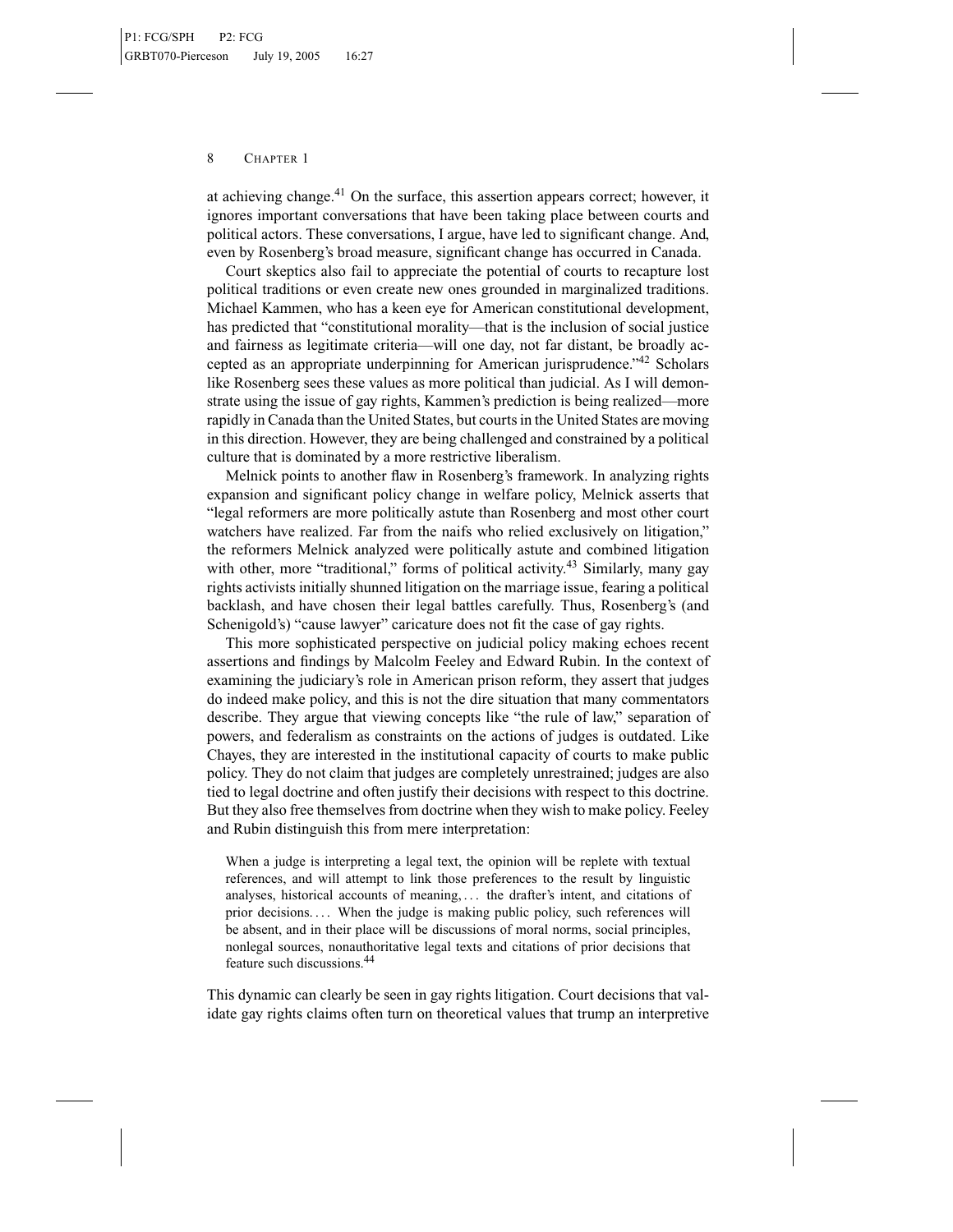approach and preserve the status quo. Whether it is a Millian concern for individual autonomy, which drives courts to strike down sodomy laws, or a concern for equality as a substantive value, which allows courts to require something like same-sex marriage, these decisions involve more than narrow, deferential interpretation.

However, this policy making is met with different reactions, both within and among nations. Sodomy law adjudication in the United States elicits little negative outcry, while same-sex marriage litigation stirs up a political hornet's nest. In Canada, court-driven same-sex marriage-like arguments are met with much more legitimacy than in the United States; political actors do not view court activity as illegitimately as do U.S. political actors. Indeed, there appears to be much more space for court policy making concerning gay rights in Canada. To understand the differences, however, we must first understand the new reality of judicial policy making.

## THE NEW INSTITUTIONALISM

This book echoes the statement made by Rogers Smith that "public law scholarship will not flourish if all scholars focus simply on spinning out their own normative legal theories."<sup>45</sup> A more promising approach to understanding courts is offered by the "new institutionalism," which attempts to go beyond the normative debates and views courts as institutions that impart an independent force on the legal and political process. According to Smith, "institutions are expected to shape the interests, resources, and ultimately the conduct of political actors, such as judges.... The actions of such persons are in turn expected to reshape those institutions more or less extensively."<sup>46</sup> There are certainly several strains of the new institutionalism, including rational choice and historical and social institutionalist approaches. However, the best approach is the least deterministic. It is influenced by neither structural-functionalist nor rational-choice reductionism, but takes history seriously and pays close attention to the development of legal and constitutional norms. It also recognizes that other institutions and political culture affect courts. According to Howard Gillman, the goal of this approach is to "reconstruct intentional states of mind and cultural or political contexts in the hope that we can induce with some confidence the reasons that led a particular person to adopt a particular course of conduct."<sup>47</sup> In this context, the "mission" of the institution becomes important, as institutional actors try to maintain the legitimacy of the institution. Judges thus see themselves as upholding the legitimacy of courts as institutions; they do not simply always impose their personal policy preferences. In doing so, the language of rights is often employed, since rights are increasingly the raw material of litigation. Courts, as institutions, are immersed in the language of rights, and this language can constrain and compel decision making. Although Glendon and Scheingold bemoan the use of rights, a new institutionalist approach sees rights discourse as a central component to understanding the nature of courts and their impact on social and political change. The way that legal arguments are developed and presented through the process of litigation is a central concern of this book. As the twenty-first century begins, rights discourse is firmly enshrined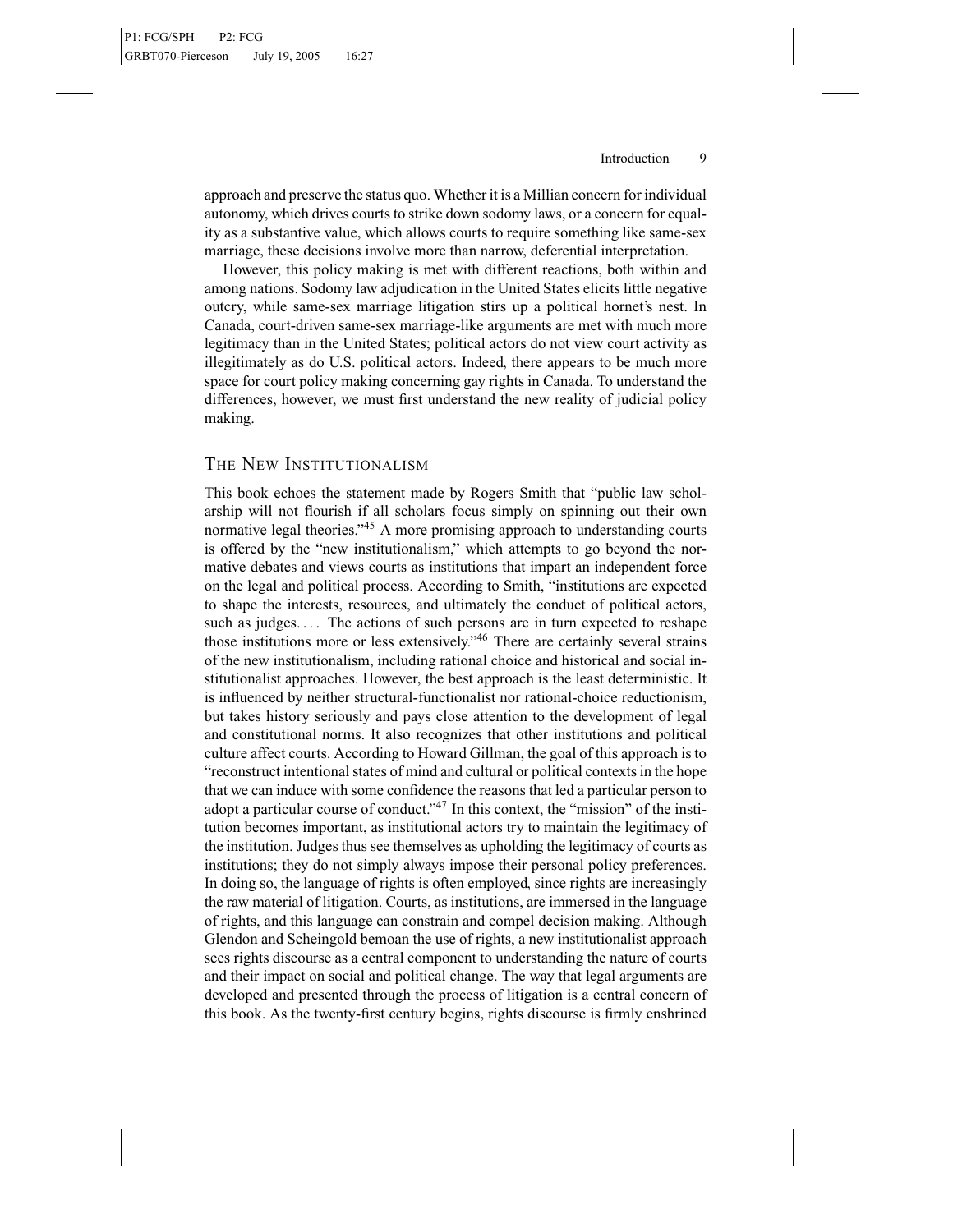in the political and legal language of many nations and cannot be easily dismissed in the name of legal realism and its progeny or the preservation of "democratic" decision making.<sup>48</sup>

Another approach of new institutional institutionalism utilizes the concept of "path dependency" in explaining political change. Under this approach, according to Miriam Smith, "Political institutions and policy legacies open up certain opportunities for social movement politics while foreclosing others and these opportunities influence the policy agenda of each movement."<sup>49</sup> Ellen Andersen has explained the successes and failures of gay rights litigation in the United States in terms of "legal opportunity structure" which facilitates and constrains legal actors through the variation in access to institutional structures, power configurations among decision makers, the existence of allies and opponents, and historically and culturally rooted legal "frames" that allow or prevent change.<sup>50</sup>

These opportunity structure approaches tend to discount political culture as a variable and focus more on institutional arrangements. Indeed, Smith argues that the differences between Canada and the United States on gay rights are not sufficiently explained by differences in the political cultures of the two nations.<sup>51</sup> The approach of this book, however, sees these cultural differences as crucial. Ultimately, it may be necessary to view these developments through the dual prisms of ideas and institutions.

#### LIBERALISM VERSUS MAJORITARIANISM

Because this book assumes a strong role for courts, it is perhaps necessary to comment on the legitimacy of their role, given critiques of judicial policy making. An argument against judicial activism (if this is a useful category) is that it allows judges to simply be moral philosophers, inserting their judgment for that of elected representatives. Legal discourse, then, becomes little more than abstract moral philosophy, unmoored from politics. One cure for the problem is original intent jurisprudence. This is not a real alternative, since it is far too minimal and gives short shrift to evolving constitutional principles. Instead, according to Harry Hirsch, "our philosophy of fundamental rights is not without content; it contains some propositions—historical propositions—that do bind us in certain ways. Thus 'history' and 'intent' are not the same thing. If we eschew a jurisprudence based on clause bound intent, we need not run headlong into a jurisprudence based on contemporary moral philosophy (as do Dworkin, and many others).... We must ask whether there is any space between these poles."<sup>52</sup>

One way to find that space is to ground interpretation in polity traditions. I argue that when judges utilize arguments and reasoning that are drawn from, and grounded in, a legitimate political tradition, they are not simply acting as Platonic guardians. Instead, they are trying to reconcile living under a principled constitutional order with democratic rule. Thus, finding Hirsch's space involves an exploration of competing and alternative political traditions to those held by current political majorities. This is particularly relevant for sexual minorities, since they come nowhere near to forming a numerical majority. And in the American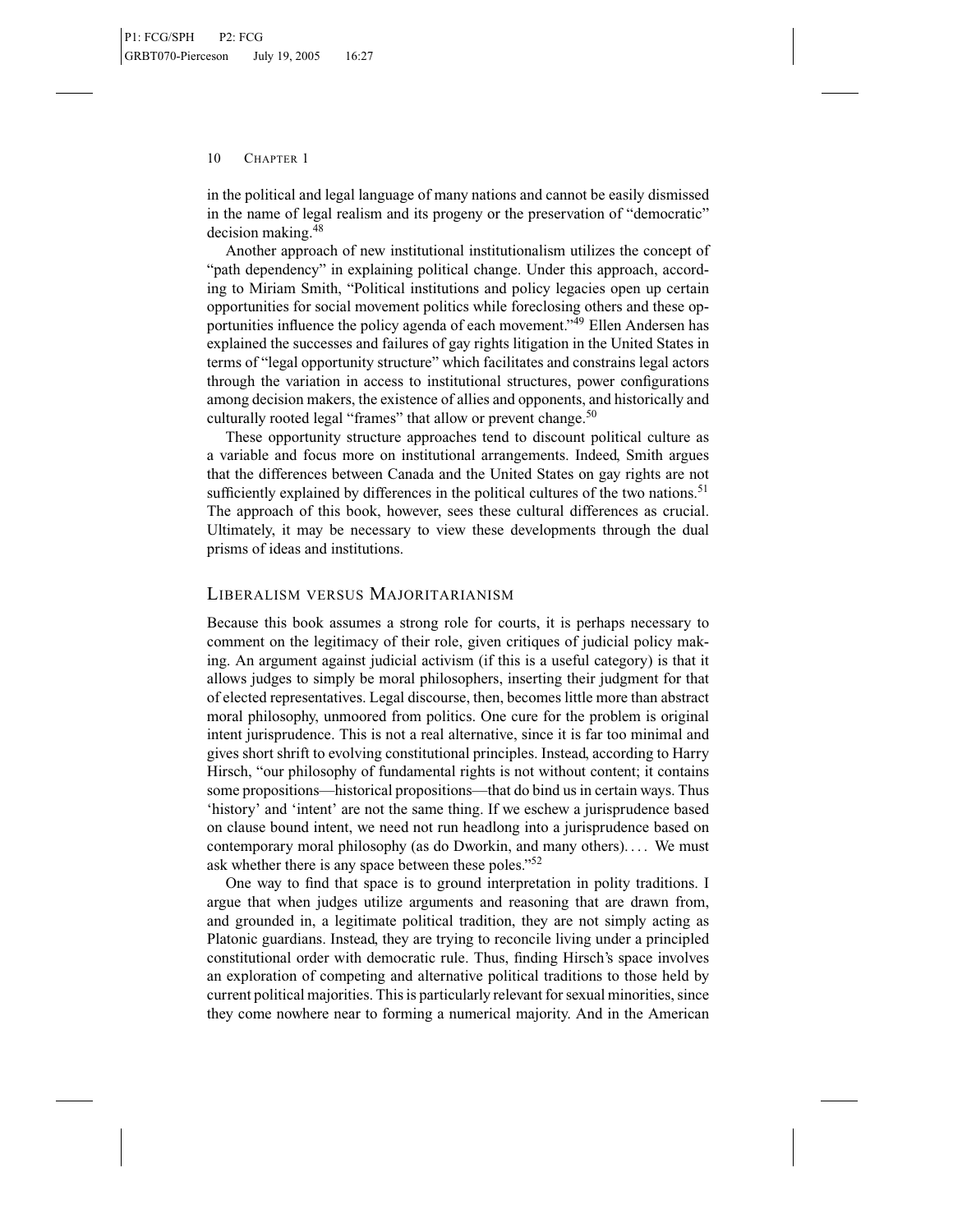and Canadian political traditions, groups need not be a majority to have their rights affirmed and be fully absorbed into the polity.

Indeed, this project is not obsessed with Bickel's "countermajoritarian difficulty."<sup>53</sup> Legal realism certainly had a point in rejecting a natural law-based jurisprudence, but a purely positivistic view of the law, a view to which advocates of a restrained judiciary subscribe, is incomplete. Majorities do not always have their way in American politics, nor even, increasingly, in Canadian politics. At any rate, the legislative arena is seldom a perfect reflection of majoritarian sentiment. As Epp puts it, "many legislative policies could not survive a popular referendum either."54 In addition, legislatures and executives often care little about the rights of minorities. They respond to majoritarian or interest group power, not calls for justice.

The American constitutional structure is designed to protect minorities, or at least to soften the power of majorities. And with the adoption of the Charter of Rights and Freedoms in Canada, the protection of minorities is increasing as a political value in a political culture that has been largely noted for its belief in legislative supremacy. As Jennifer Hochschild has noted in her study of courtmandated school desegregation, "Liberal democracy has always relied on elites to save it from itself. If authoritative leaders see what is necessary to turn the semblance of democracy into real democracy, and the promise of liberal rights into their guarantee, the elitism (of a certain sort) is perfectly compatible with liberal democracy."<sup>55</sup> As she argues, school desegregation met with such popular resistance because it threatened the status quo of white privilege. The same is true with opposition to same-sex marriage: Heterosexuals are afraid of losing status by granting new rights to others. I argue that legal elites need to challenge the status quo by enforcing liberal rights for all. Epp also has noted that the "rights revolution" is not necessarily counter-majoritarian. The tendency for groups to assert rights in court resulted from a democratization of access to the judiciary. No longer are business groups the sole utilizers of the courts.<sup>56</sup>

As Feeley and Rubin argue, judicial policy making is a modern political reality, and fear of undermining "democracy" is misplaced. As they note in the U.S. context, "we are a massive modern state, not a Greek polis or a New England village."<sup>57</sup> Bickelian and Republican revival fretting is perhaps an important cautionary note; however, given the modern presence of judicial activism in the United States and Canada (and the fact that "activism" is usually in the eye of the beholder), excessive concern for the conflict between judicial review and democratic practice is normatively and methodologically misguided.

## RESCUING RIGHTS

This book also represents an attempt to revive the legitimacy of rights claims and rights-based litigation by emphasizing liberalism's capacity to accommodate rights claims by sexual minorities. Such claims have come under attack from the left and the right. Rights are either hollow, status quo reinforcing tools, destructive of majoritarian decision making, or tools of liberal judicial activism.<sup>58</sup>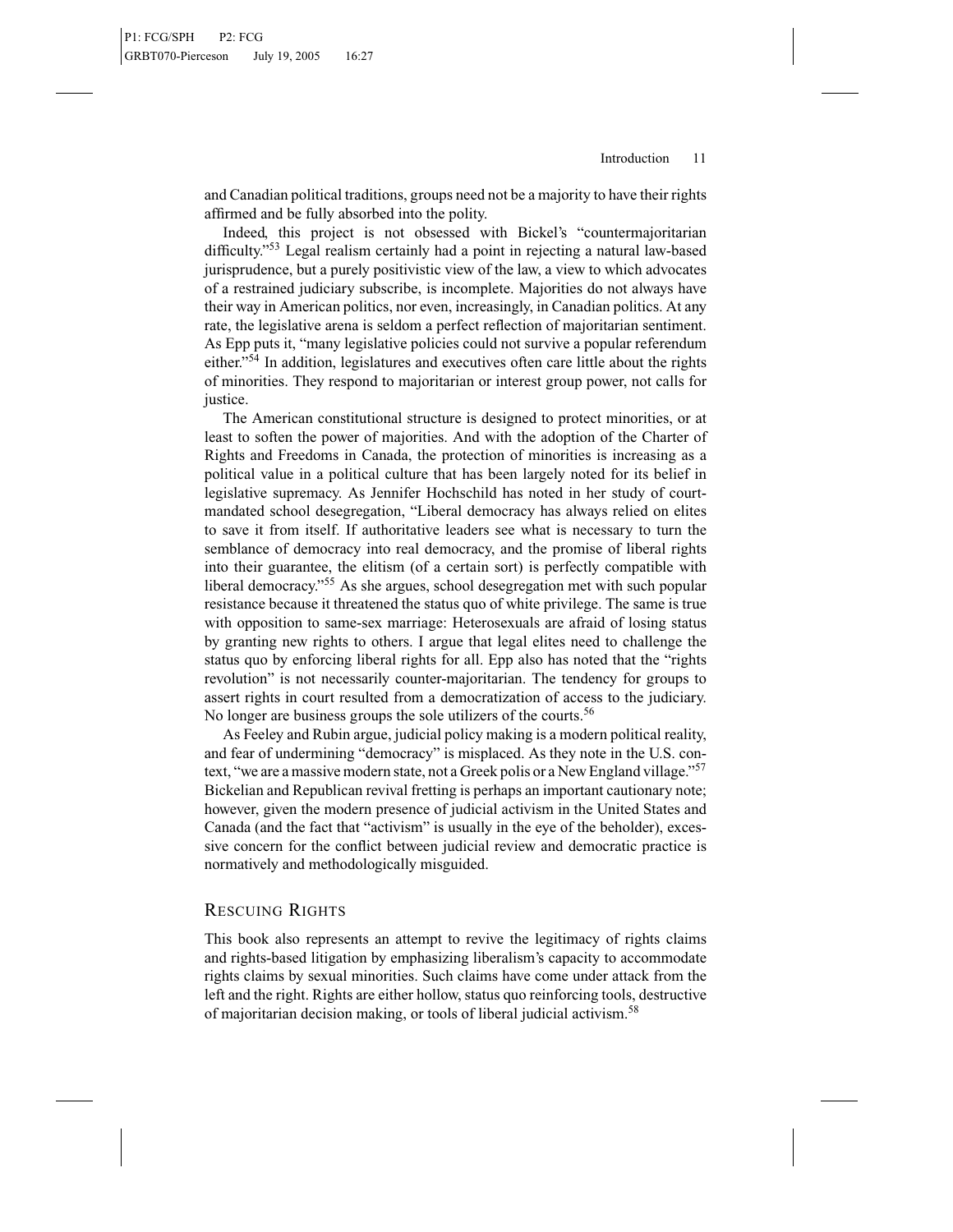In a sense, the issue of gay rights is a test for liberalism and its emphasis on rights. To what extent can a liberal political and legal order accommodate the acceptance of gay and lesbian relationships on a par with heterosexual relationships? In other words, can liberalism go beyond mere tolerance of private sexual acts and achieve recognition of lesbian and gay relationships for the purposes of extending public policy benefits like the extensive legal protections and benefits that come with civil marriage? Or, is liberalism essentially concerned with freedom at the expense of notions of equality and inclusion?

One of the most aggressive critiques of rights comes from the left. Legal realism not only spawned political jurisprudence; it also can count critical legal studies as its offspring. The claim that rights are hollow and, in reality, vehicles for the oppression of minority groups has gained prominence in the past several decades. The argument that liberalism is too limited to embrace fully the equality of sexual minorities represents a common critique of liberalism. It is far too focused on a narrow, procedural view of rights and fails to incorporate a true concern for equality. This critique is echoed by Joel Bakan who argues that despite the apparent potential for progressive social policy to result from the adoption of the Canadian Charter, the reality is that courts are fundamentally conservative institutions that use a "liberal form of rights" to limit social policy.<sup>59</sup> Conversely, I argue that liberalism is not simply a force of conservatism. In fact, through court enforcement of evolving legal norms, it can sustain a richer version of rights than commentators such as Bakan claim.

An example from the U.S. case is illustrative. As previously indicated, American state courts have been receptive to striking down state prohibitions of sodomy. But they have been more reluctant to move aggressively on the issue of same-sex marriage, although courts in Hawaii, Alaska, Vermont, Massachusetts, Oregon, New York and Washington have handed down decisions favorable to same-sex marriage. Not only have courts been more reluctant on the marriage issue, but the reaction from the political branches and the public has been quite different. In reaction to the striking down of sodomy laws, there has hardly been a stir from politicians and citizens. The vast majority of these decisions create no reaction; in fact, they often receive an implicit or explicit affirmation. Conversely, the public reaction to gay marriage decisions has been swift and vociferous at both the state and federal levels. A large majority of states have passed laws explicitly banning marriages between members of the same gender, with many constitutionalizing this policy, and the Defense of Marriage Act has made this national policy.

What accounts for this vast difference? A significant part of this gap can be explained by the distinction that J. David Greenstone makes between variants of liberalism. He distinguishes between "humanist" and "reform" liberalism, the former emphasizing negative freedom and the latter emphasizing a more positive form of freedom. Reform liberalism sees the individual in a richer context than does humanist liberalism; the individual is not to be simply left to his or her own devices. Rather, reform liberalism requires that an individual be allowed and encouraged to develop "abilities of body and mind, that come with the mastery of excellence in important human practices."<sup>60</sup> Most significantly, reform liberalism opens the door for a stronger notion of equality. Individuals are not simply autonomous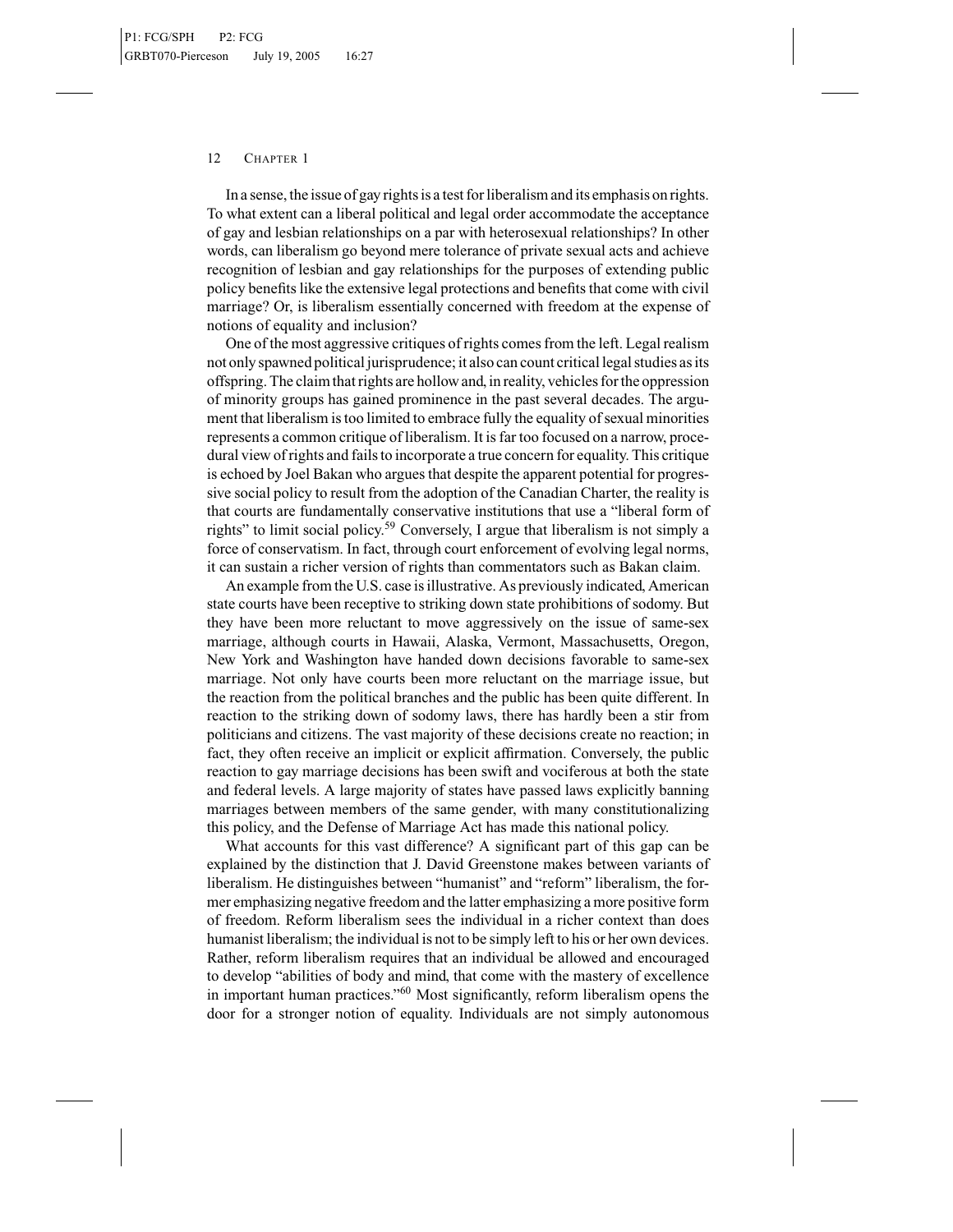individuals, unconnected with others, but are in fact a part of a greater whole. Society has a positive obligation to ensure that these individuals develop to their utmost capacity. Implicit in this view of liberalism is a strong emphasis on equality, not only freedom. As Greenstone noted, Abraham Lincoln's brand of this richer notion of liberalism led him to emphasize the issue of equality, while Stephen A. Douglas was only concerned with preserving the freedom of whites to decide for themselves the issue of slavery. This concern, which includes strong notions of equality in liberalism, is also reflected in the neo-Kantian arguments of political theorists and legal scholars like John Rawls and Ronald Dworkin, who advocate a richer, thicker notion of freedom and rights. This idea is not simply that individuals have a right to be left alone, but that they have a right to "equal concern and respect."<sup>61</sup> This strain of American liberalism has been dwarfed by the more prominent negative strain, but it nonetheless exists.

Rights, then, can serve as important tools, especially for marginalized groups. Martha Minow has argued forcefully for reclaiming rights as vehicles for political and legal change. Although noting that rights are not perfect tools, they nonetheless possess the power to transform the political status quo. As she states: "Rights pronounced by courts become possessions of the dispossessed." $62$  Minow also noted that rights can be remade and reinterpreted; they don't always serve the powerful. This book demonstrates this in the context of rights claiming by sexual minorities.

## A MODEL OF JUDICIAL DECISION MAKING

This book explores the process of decision making for a wide range of courts. What, then, goes into judicial decision making? A dominant explanation in political science is the attitudinal model. This model asserts that a judge's own views and attitudes drive and shape judicial decision making, so much so that one can predict judicial outcomes. "Simply put," according to the leading proponents of this perspective, Segal and Spaeth, "Rehnquist votes the way he does because he is extremely conservative; Marshall voted the way he did because he was extremely liberal."<sup>63</sup> Another view holds that legal doctrine determines outcome. Judges apply legal norms without regard to their own personal preferences or biases. Judicial doctrine and methods of interpretation play a central role in judicial decision making, according to this perspective.

This book relies upon an alternative framework that embraces some of both perspectives. It is clear that judges' ideology and background matter. Daniel Pinello has demonstrated that these factors play a significant role in the outcome of gay rights cases. Race, religion, gender, and party affiliation were some of the factors Pinello found salient.<sup>64</sup> Diversity is good for gay rights claims, with women, minorities, and Jews being the most favorable to gay rights claims, according to Pinello.<sup>65</sup> As he states, "when these judges from social groups with an extensive history of invidious discrimination . . . signed opinions in gay rights appeals, they spoke resoundingly in favor of the civil rights of another downtrodden minority.<sup>766</sup> However, Pinello also found that factors like *stare decisis* (doctrine), level of court (appellate versus court of last resort), and length of term (more than method of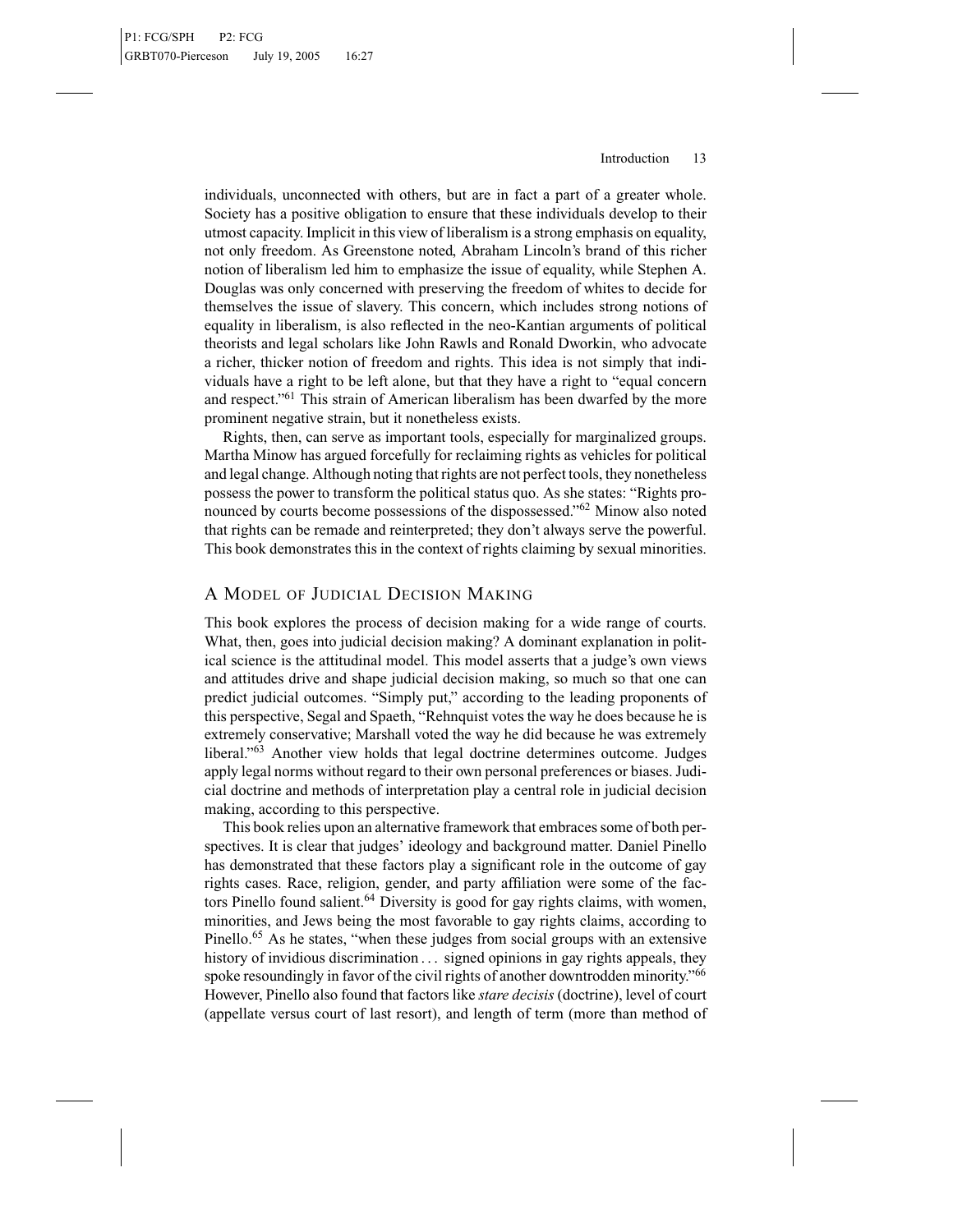selection) played a role in outcomes.<sup>67</sup> Geography was also a powerful variable, with Southern judges least responsive to gay rights claims and judges in the Northeast and West most responsive.<sup>68</sup>

Pinello thus demonstrates that judicial decision making is complex and not always suited to the reductionism of the attitudinal model. Nor is legal doctrine always the driving force. But I share the criticism of Ronald Kahn that the traditions of realism, behavioralism, and attitudinalism miss a great deal in judicial decision making by neglecting the role of ideas as an independent force and by only seeing them as instruments used to further a judicial predisposition.<sup>69</sup> Kahn, following Greenstone, places constitutional interpretation, and thus a large amount of judicial decision making, in the context of American political thought and ideas. Constitutional interpretation is a conversation between alternative perspectives in the American political tradition. It is also a conversation between the courts and the scholars, journalists, public officials, informed citizens, and those involved with or affected by litigation, or what Kahn calls the "interpretative community."70 This conversation is informed by Greenstone's variants of liberalism, noted above, as well as what Greenstone identifies as the republican strain in American political thought that places great emphasis on process and proper democratic procedures. Kahn refers to the republican concerns as "polity principles" and the more substantive liberal values as "rights principles."71 For Kahn, constitutional adjudication involves the sorting out of these values and principles in each era. As he puts it:

Justices seek coherence in polity and rights principles to increase their influence over the development of constitutional principles within the Court and wider society and thus make a place for themselves in history. They ask themselves what fundamental rights may be viewed as "in" the Constitution and how these principles are to be applied in a particular case, in view of their polity and rights principles, precedent, and the facts in the case. Justices create personal visions in which their views of polity and rights principles, their underlying moral values, and their attitudes toward the history of the Court and nation are central.... To achieve coherence, a justice cannot think only of the case outcomes, or the individual case, but must consider the implications of each choice for later applications of polity and rights principles.<sup>72</sup>

This dovetails with new institutionalist approaches by considering institutional mission and valuing ideas as separate influences on judicial outcomes.

The model of judicial decision making offered in this book takes attitudinal and institutional factors into account but also pays particular attention to legal norms and doctrine. And given that this study involves analysis of a mix of courts (state and federal, trial and appellate, U.S. and Canadian), I take a flexible approach to analysis, but ultimately argue that in many significant instances doctrine and ideas matter.

## JUDGES AS POLITY THEORISTS: BRINGING THE COURTS BACK IN

The framework outlined by Greenstone and Kahn invites a role for courts in national political and legal conversations. Courts are the institutions best able to recapture lost or subsidiary political traditions, since the more political branches tend to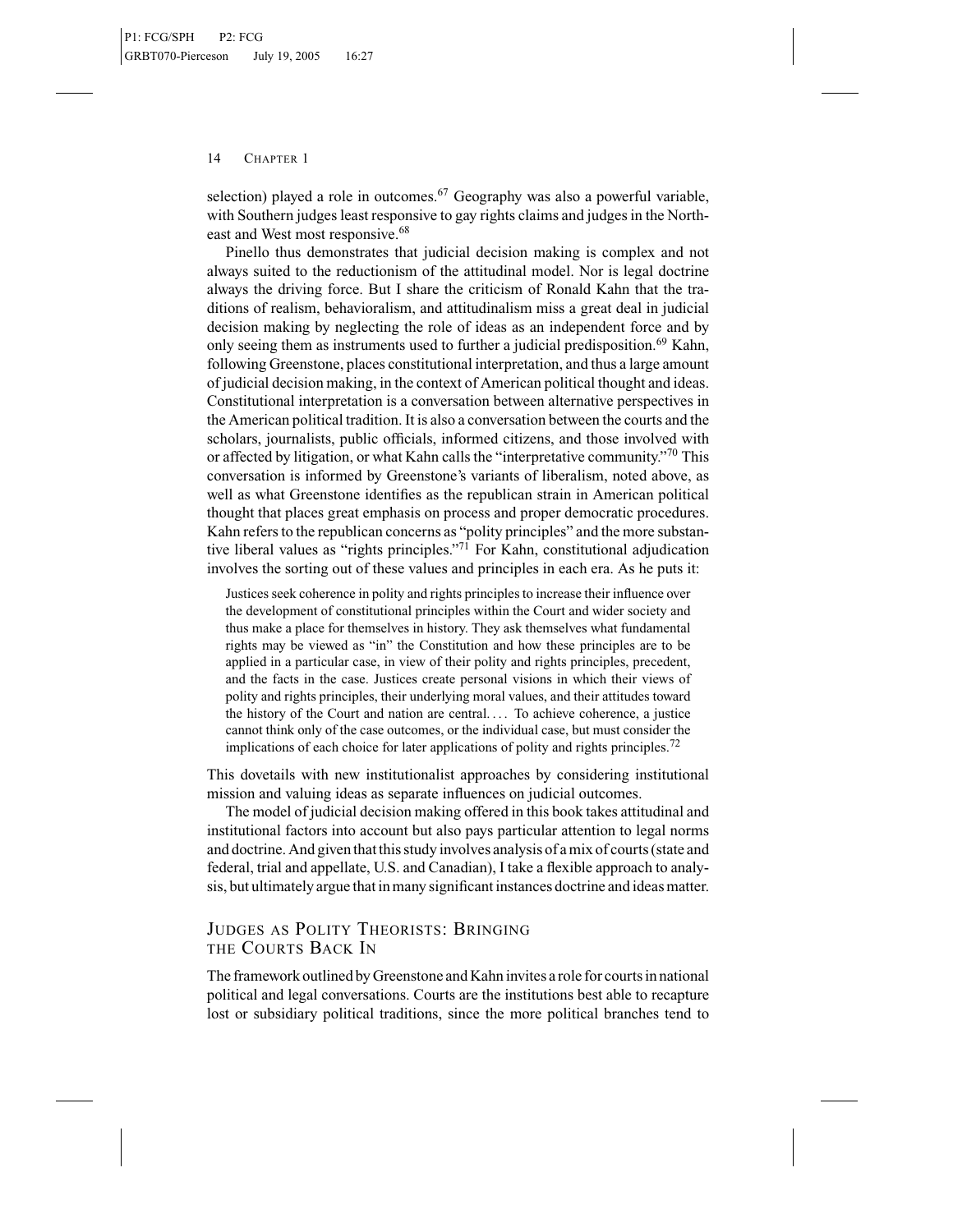reinforce the ideological status quo. Through legal norms and arguments, courts can bring these traditions back into play and give them legitimacy.

Also, since judges are more removed from the political process, they are better able to reason abstractly based upon perceived notions of justice, not simply on the basis of who has the most political power. Michael Perry notes this capacity and has argued for the idea that courts should enforce human rights norms. Judges should play a key role in finding "right answers to political-moral problems. As a matter of comparative institutional competence," according to Perry, "the politically insulated federal judiciary is more likely . . . to move us in the direction of a right answer (assuming there is such a thing) than is the political process left to its own devices."<sup>73</sup> As we shall see, the U.S. federal judiciary is not the best example of a guardian of rights on the gay rights front. Other courts are playing this role. The larger point is that, institutionally, courts can bring this mode of decision making to the table.

In the legislative arena, it is hoped that outcomes will be rational, especially if true "deliberation" takes place. Courts, however, do more than hope; they often enforce the notion of rationality and apply it to political decisions. This is certainly true in the context of fundamental rights and equal protection jurisprudence in the United States. Even the minimal "rational basis" test is a rejection of the notion that majoritarian power is absolute in a constitutional democracy. This will be explained later in the book, as many judges begin to rule that prohibitions of same-sex intimate relationships and marriage do not make logical sense, but are only reflective of majoritarian morality and insufficient to pass constitutional muster.<sup>74</sup>

I do not argue that courts ought to be the final arbiter in all political controversies, only that they are important institutions in modern liberal democracies. They can especially be helpful in considering the full range of viewpoints and strains of discourse in a polity. At the same time, they are limited to those strains and the parameters of a polity's discourse. Judges should not be seen as philosopher kings, a caricature often used by opponents of judicial power, but as actors exploring and applying a nation's (sometimes forgotten) values, especially when political majorities, at a given moment in time, are not doing so.

My perspective echoes that of an earlier generation of scholars who were discontent with the lack of justice that is often present in legislative and bureaucratic decision making. Critical of mid-twentieth-century pluralism and its emphasis on procedure in legislative and bureaucratic policy making, rather than substantive considerations, these "critical pluralists,"<sup>75</sup> most notably Grant McConnell and Theodore Lowi, favor a larger role for courts in order to address a broader range of issues and arguments. McConnell argued that the U.S. polity was dominated by decentralized and local decision making that privileges private, economically powerful, interest groups. According to McConnell, "The tendency inherent in small [political] units to stratification of power relationships and to protection of established informal patterns of domination and subordination is most alien to equality.<sup> $7\sigma$ </sup> The solution, then, is to emphasize nationalizing and universalizing institutions, like the federal courts, in order to develop "policies serving the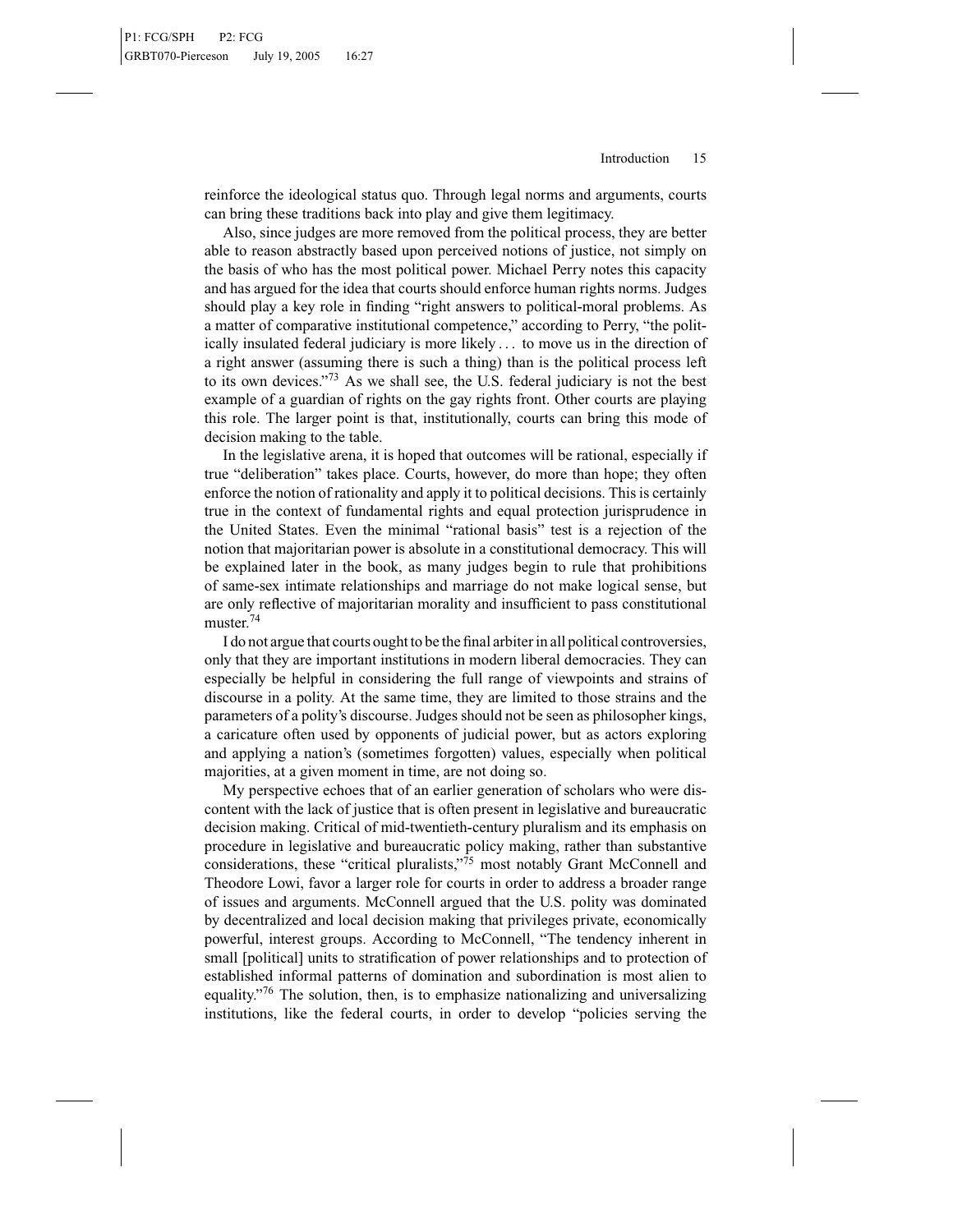values of liberty and equality," rather than the desires of powerful groups.<sup>77</sup> McConnell was trying to reassert a Madisonian vision of democratic politics, one that focused not on narrow considerations of power but on the notion of "justice and the general good."<sup>78</sup>

Theodore Lowi rejected the extreme positivism of pluralism and its elevation of nonlegal forms of decision making. He objected to the sterile, interest-groupdriven politics of the United States in the latter part of the twentieth century. As he described it, this politics left no room for substantive consideration of justice or morality: "In a pluralistic government there is, therefore, no substance. Neither is there procedure. There is only process."<sup>79</sup> Lowi's solution was a turn toward "juridical democracy" that would lift politics above simple interest-group bargaining and empower more voices in politics, as well as allow for a "justice-oriented politics."80 Lowi backed off his initial large role for courts in this process, later emphasizing that juridical democracy is not necessarily judicial democracy,<sup>81</sup> but Kahn effectively summarizes the pro-court thrust of McConnell's and Lowi's arguments. As he states, "they favor federal court intervention because they see that it may result in the expansion of the range of issues under discussion to include questions of rights, due process, and equal protection."<sup>82</sup> When applied to a fuller range of courts in both the United States and Canada, this accurately describes the role courts are playing in the area of gay rights.

## LEGAL MOBILIZATION

This book also addresses the way in which lawyers and litigation groups structure their efforts and the effect of those efforts on the legal and political systems. Marc Galanter noted in the 1970s that groups that consistently engaged in the practice of litigation (which he termed "repeat players") would find significantly more success than those that only occasionally accessed the legal system ("one-shotters"). This is due to greater expertise with, and knowledge of, the system, in addition to greater financial resources. These groups, therefore, can engage in long-term litigation strategies and develop bargaining power through this longevity, along with an understanding of informal modes of decision making that come from prolonged access to the system. "One-shotters," conversely, lack these resources and are more prone to settle early and do not have sufficient expertise and leverage to compete with the repeat players. This results in an imbalance in the system, with the established and wealthy having the upper hand in litigation; however, Galanter thought that certain reforms (increased funding for legal aid programs, class action lawsuits, active governmental support for one-shot litigants, outsider interest group litigation strategies, etc.) would level the playing field.<sup>83</sup>

An implication of Galanter's thesis is also that groups will have a natural advantage in litigation over individuals. Individuals and outsiders, to be successful, need to structure their litigation to take on the attributes of repeat players. And they have. As Epp puts it, "in recent decades, there has been a significant growth in the number and diversity of nonproducer advocacy groups claiming to represent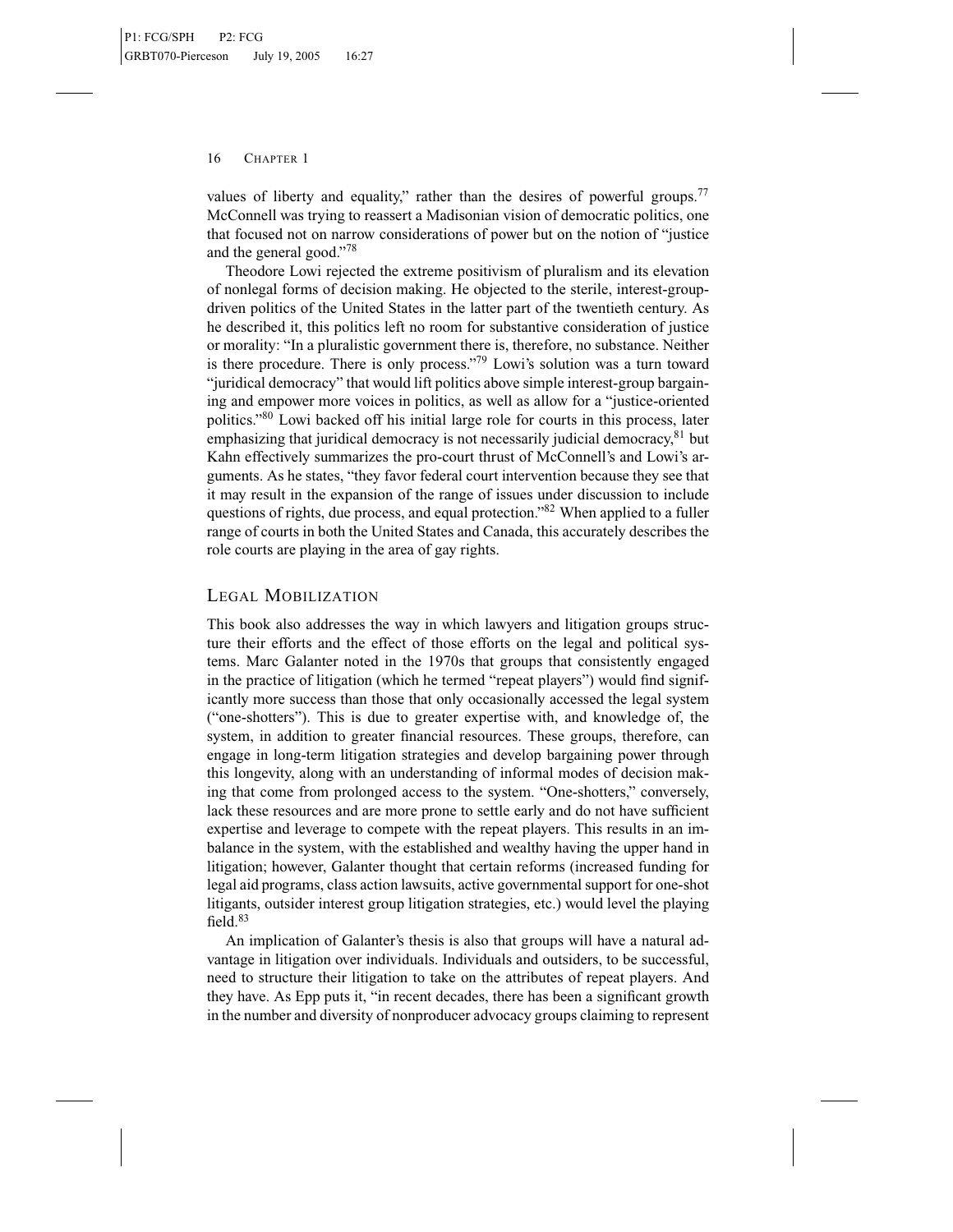the interests of one-shotters. As a result . . . *some* kinds of 'have nots' have gained *some* of the structural prerequisites for repeat playing."<sup>84</sup> Many have nots have become haves.<sup>85</sup> This includes a sophisticated network of gay rights litigators. Groups like this are able to bring a wide variety of resources and capabilities to assist "outsider groups," including expertise, money, publicity, legal and nonlegal research, and communication networks.86 In addition to those qualities noted above, litigation groups can create a narrow focus on an issue or group of issues, thereby facilitating legal and political dialogue, use law review articles to put new legal arguments into play, and solicit amicus briefs from influential sources, including the government. $87$  Also, litigation can have indirect, but important, "radiating" effects on policy. Litigation can, as McCann asserts, "help to redefine the terms of both immediate and long-term struggles among social groups."<sup>88</sup> Gay rights litigation, while not always fully successful in its aims, has profoundly changed the terms of the debate over gay rights.

Gay rights litigation has been a combination of gay interest groups, repeat player, and one-shotter litigation. And contrary to Galanter's thesis, it was oneshotter litigation, not one-shotters transformed into repeat players, that successfully launched the drive for same-sex marriage in the United States in the 1990s. By only focusing on financial and status resources, Galanter neglected to account for the potentially transformative power of litigation. Rather than disempowering individuals, litigation is a potent form of political participation that can transform law and politics, <sup>89</sup> especially when legal decision makers give greater support and standing to individuals and outsiders.<sup>90</sup> Litigation on behalf of outsiders, including sexual minorities, has been enormously successful in Canada and has had more limited, though arguably substantial, success in the United States.

## THE STUDY OF COURTS IN COMPARATIVE PERSPECTIVE

Scheingold has noted that inquiry into the politics of rights can benefit from national comparisons.<sup>91</sup> Although the main focus of this book is on the United States, a comparison to the Canadian case is useful for several reasons. First, in order to critique effectively the current approach of courts in the United States on the issue of gay rights, one must look outside the U.S. border. If, as I assert, arguments that go beyond libertarian conceptions of freedom have a difficult time finding a place in American political discourse, it is important to test whether or not this situation is unique. Through a comparative analysis, one can discover alternative approaches that demonstrate the plausibility of change. In this case, the type of liberalism that has developed in a country goes a long way toward explaining the capacity of that country's courts to adjudicate expansively on the subject of gay rights. If the dominant strain of liberalism conceives of rights narrowly, it may not be easy for courts to expand the notion of liberalism.

This is not a comparative study in the strictest sense of political science methodology. It is not a side-by-side, variable-by-variable, large-*N* comparison but is, instead, a softer comparison. As noted above, I argue that a primary reason for the difference in policy outcomes between the United States and Canada is the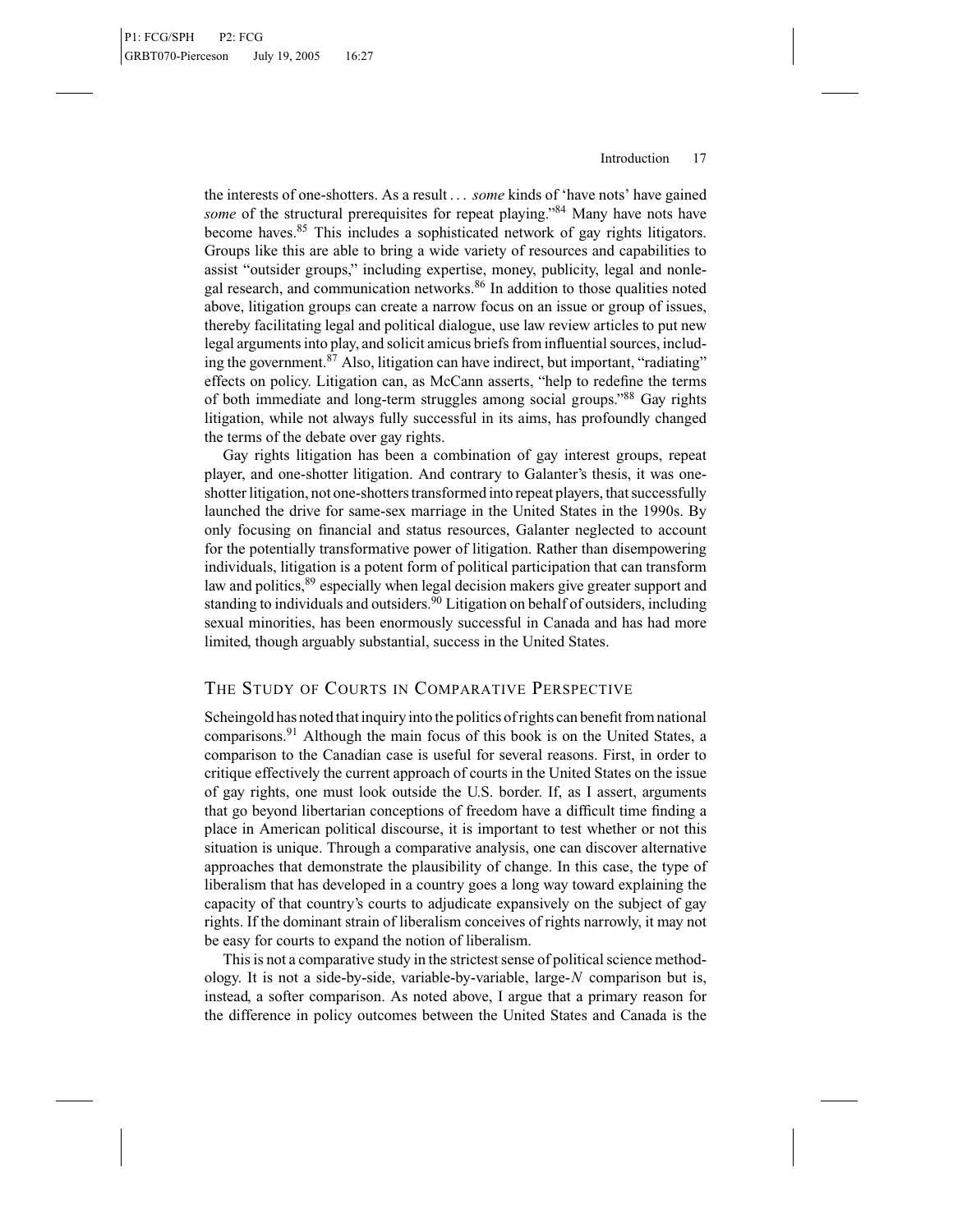difference in political cultures, particularly differing visions of liberalism. But other variables most certainly played a role in the different outcomes: the lesser influence of religious conservatives in Canadian politics, differences in party systems and legislative processes (which allowed for a more uniform policy response in Canada, since the Liberal Party was firmly in control of national politics), the greater role played by the Canadian federal government in marriage policy (in the United States, marriage is almost exclusively a state issue), and differences in legal norms and practices, despite a shared common law heritage. These are all examined later in this book. The latter variable, however, merges with the variance in liberalism, and, I argue, these two variables disproportionately drive the change. After the adoption of the Charter in 1982, Canadian courts have adopted American-style approaches to judicial review. The previous doctrine of parliamentary supremacy has given way to a judiciary empowered by a new constitution based on modern liberal values. This combination has been a potent force for change in the realm of gay rights.

Consequently, a comparison between these two nations, rather than only a U.S. state-by-state comparison, is necessary for understanding the future of same-sex marriage claims in the United States. Despite the perception that developments toward same-sex marriage in Hawaii and Vermont resulted from the uniquely progressive political climates of these states, change was actually driven by courts and the legal norms and values they articulated, and even imposed, on legislatures. Progressive political climates alone have not resulted in policy change. Climate can facilitate policy change after a court mandate, but the political process has not changed policy on its own. Therefore, the real story in the United States has been the influence of legal norms and values, not variance in state "political factors." For example, public opinion on same-sex marriage in Hawaii and Vermont differed little from national public opinion before the courts stepped in.

Carl Stychin has made the link between a nation's political culture as it relates to rights and issues of sexuality. He argues that rights are the link between national and sexual identity. The way a culture views rights can often heavily influence the way sexuality issues are addressed in public policy. Claims to rights are the link, since they are increasingly becoming universal. Given the rise of international human rights norms, the range of rights claimants is constantly expanding. Thus, according to Stychin, "rights claims are one means by which groups and individuals can play an active role in altering how the nation is imagined."<sup>92</sup> Stychin also argues, however, that a national culture's stance toward rights can also limit this alteration of the national imagination if those rights are conceived narrowly, a central premise of this project.

The notion of political culture is a disputed concept in political science. Many believe that it is a useless concept, even tautological.<sup>93</sup> However, the explicit assumption of this book is that political culture exists, it is definable (at least broadly), and it is a relevant explanatory variable. Certainly no national political culture is completely homogenous; multiple ideological traditions exist side by side in the same culture.<sup>94</sup> But this book assumes that broadly distinct political cultures exist and can affect policy outcomes by setting the broad terms of political debate. In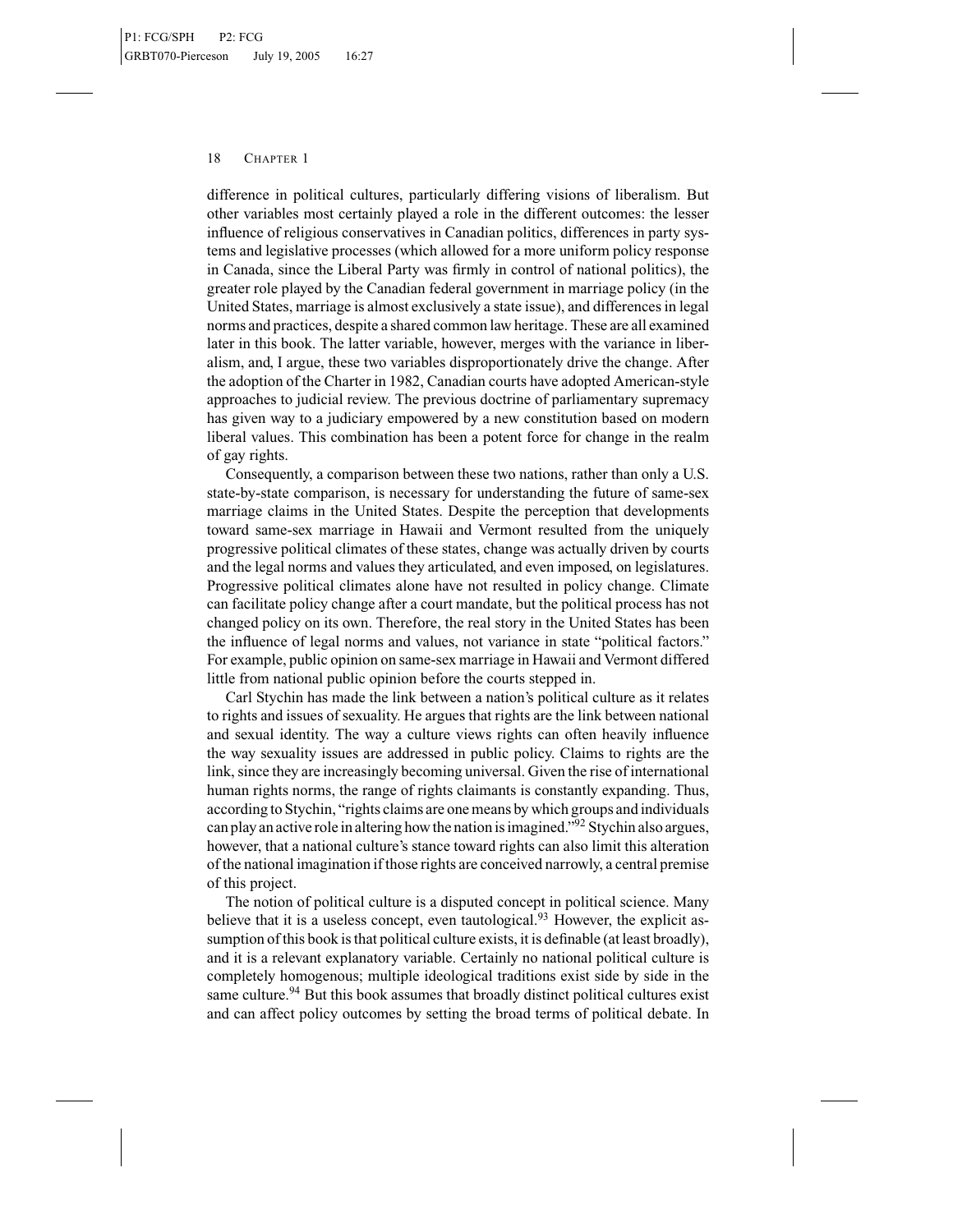particular, this inquiry is focused on the nature of liberalism in a particular nation and the manner in which a particular version of liberalism promotes a broad or narrow notion of rights.

Canada serves as an interesting comparison to the United States for several reasons. Prior to the adoption of the Canadian Charter of Rights and Freedoms in 1982, there was little history of judicial activism concerning individual rights in Canada. Parliamentary sovereignty, not judicial supremacy, was the hallmark of the Canadian political system. Seymour Martin Lipset has summed up the differences between the Canadian and American approaches to governing by highlighting the different political traditions that established the frameworks for each country: "The very organizing principles that framed these nations, the central cores around which institutions and events were to accommodate, were different. One was Whig and classically liberal or libertarian. . . . The other was Tory and conservative in the British and European sense—accepting of the need for a strong state, for respect for authority, for deference."<sup>95</sup> However, this distinction began to break down in the twentieth century. A Bill of Rights was enacted by Parliament in the 1960s, but it was only a statute, and courts could not use it to restrict the actions of Parliament.<sup>96</sup> With the adoption of the Canadian Charter of Rights and Freedoms, Canadian politics made a turn toward a politics of rights and judicial involvement in the determination of those rights. As F. L. Morton states, "The Charter has stimulated Canadian interest groups to adopt American-style litigation tactics to promote their objectives."<sup>97</sup> In particular, before the 1980s few cases existed that expanded the realm of gay and lesbian rights, but since the adoption of the Charter the situation has changed dramatically.<sup>98</sup> This rise in judicial activism has combined with a political tradition concerning rights that is not simply negative. As the Canadian Supreme Court stated in *M. v. H.*: "The exclusion of same-sex partners from the benefits of s. 29 [of the Family Law Act] promotes the view that ... individuals in same-sex relationships . . . are less worthy of recognition and protection. . . . Such exclusion perpetuates the disadvantages suffered by individuals in same-sex relationships and contributes to the erasure of their existence."99 This decision transcends mere privacy concerns and calls for the equal recognition of heterosexual and homosexual relationships.

This position contrasts starkly with the situation in the United States, a nation whose political culture is saturated with the notion of rights. These rights, however, have often been narrowly defined, negatively conceived, and have not been open to everyone.<sup>100</sup> Despite Greenstone's identification of a positive strain of American liberalism, it has mostly been conceived of in negative terms. The example of gay rights has been no exception to this reality. Federal courts in the United States have been quite uncomfortable with gay rights issues, having, until recently, refused to declare a right to privacy for sexual minorities and refused to view sexuality on par with race or gender for constitutional protection against discrimination.<sup>101</sup>

Indeed, the Canadian and U.S. polities appear to be diverging on social issues in significant ways, not just at the margins. $102$  Canada is combining a richer liberalism with a more secular outlook on society, while in the United States negative liberalism dominates much of the political discourse, combined with a continued